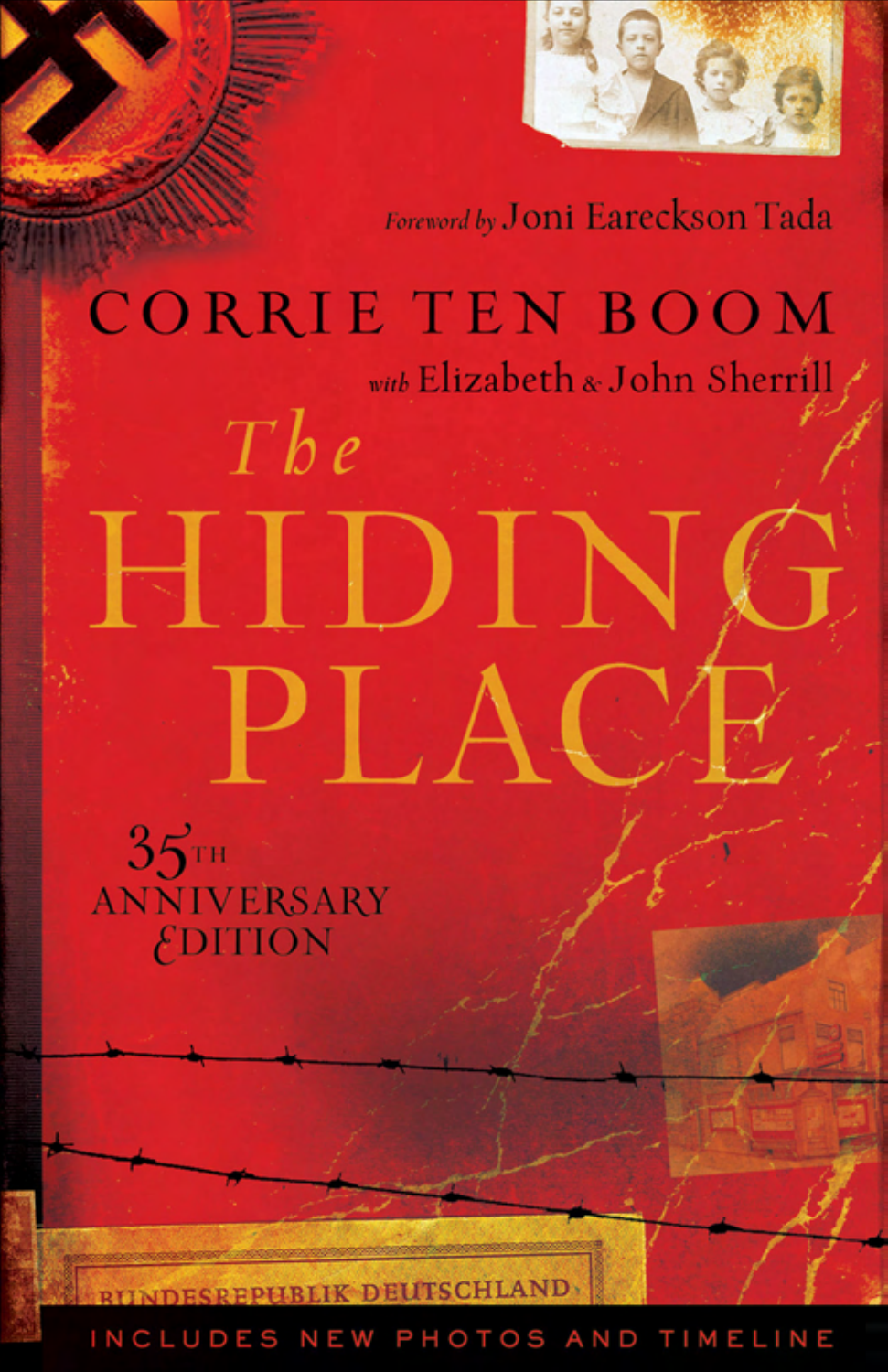

Corrie with an early edition of The Hiding Place.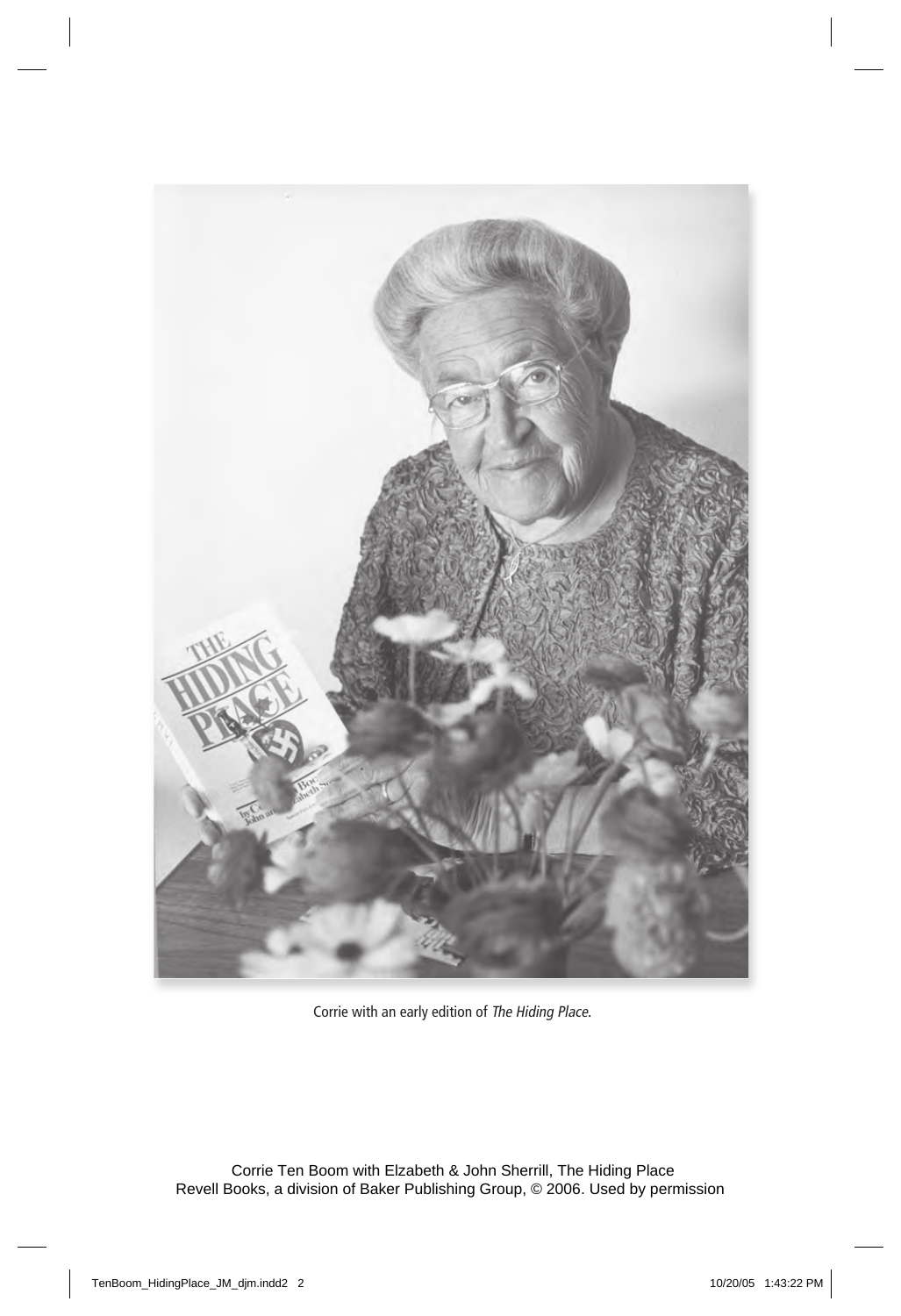# *The* HIDING **PLACE**

 $35$ th Anniversary **EDITION** 

### CORRIE TEN BOOM *with* ELIZABETH & JOHN SHERRILL



 Corrie Ten Boom with Elzabeth & John Sherrill, The Hiding Place Revell Books, a division of Baker Publishing Group, © 2006. Used by permission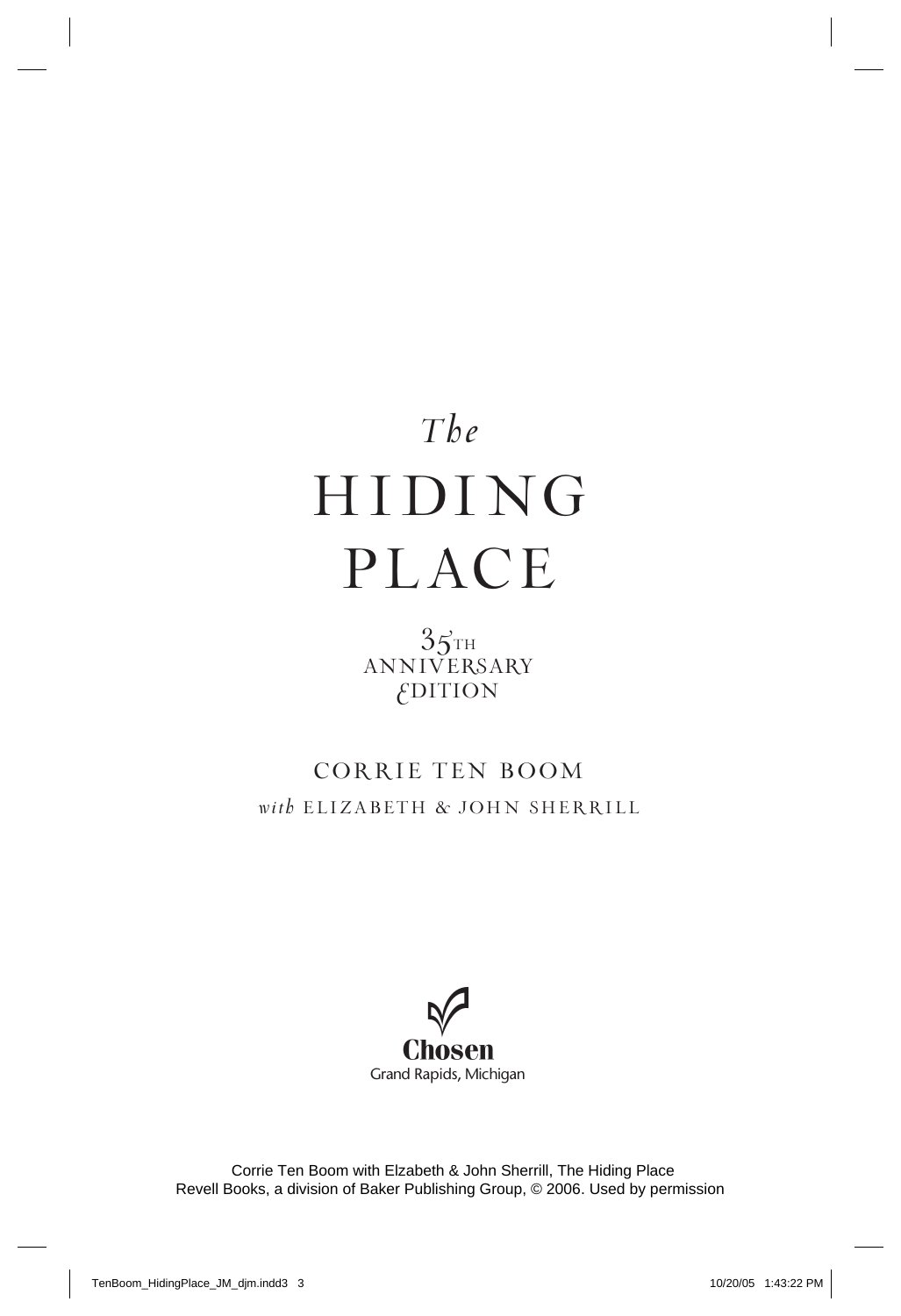© 1971 and 1984 by Corrie ten Boom and Elizabeth and John Sherrill © 2006 by Elizabeth and John Sherrill

Published by Chosen Books a division of Baker Publishing Group P.O. Box 6287, Grand Rapids, MI 49516-6287

Printed in the United States of America

All rights reserved. No part of this publication may be reproduced, stored in a retrieval system, or transmitted in any form or by any means—for example, electronic, photocopy, recording—without the prior written permission of the publisher. The only exception is brief quotations in printed reviews.

Library of Congress Catalog Card Number 73-172389

Library of Congress Cataloging-in-Publication Data Ten Boom, Corrie.

The hiding place / Corrie ten Boom with Elizabeth and John Sherrill. — 35th anniversary ed.

p. cm.

ISBN 0-8007-9405-2 (pbk.)

1. Ten Boom, Corrie. 2. Ravensbrück (Concentration camp) 3. World War, 1939–1945—Concentration camps—Germany—Ravensbrück. 4. World War, 1939–1945—Underground movements—Netherlands. 5. Netherlands—History—German occupation, 1939–1945. 6. World War, 1939–1945—Personal narratives, Dutch. I. Sherrill, Elizabeth. II. Sherrill, John L. III. Title. D805.5.R38T46 2006

940.53492092—dc22 2005023916

Scripture is taken from the King James Version of the Bible. The ten Boom family read the Bible in Dutch, and later, when Corrie and Betsie read it aloud in Bible studies, they translated it for their audience. The KJV is, therefore, an approximate translation.

Material contained in "Since Then" is reprinted with permission from *Guideposts* magazine. Copyright © 1983 by Guideposts Associates, Inc., Carmel, NY 10512.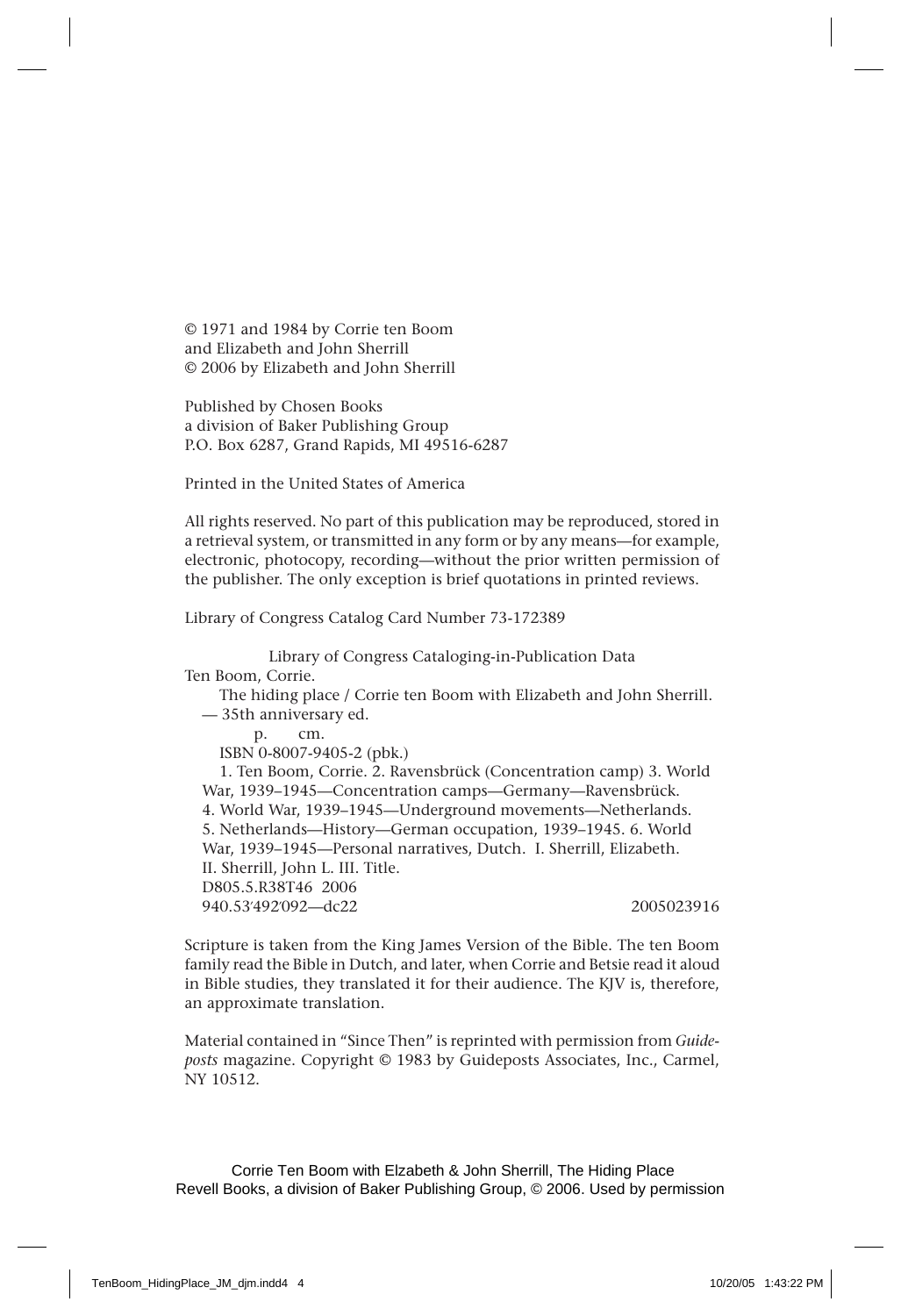### *Contents*

Foreword 7 Preface 11 Introduction 15

1. The One Hundredth Birthday Party 17

2. Full Table 32

3. Karel 45

4. The Watch Shop 62

5. Invasion 77

6. The Secret Room 91

7. Eusie 105

8. Storm Clouds Gather 125

9. The Raid 139

10. Scheveningen 151

11. The Lieutenant 171

12. Vught 181

13. Ravensbruck 200

14. The Blue Sweater 218

15. The Three Visions 231

Since Then 249 Appendix 254

5

 Corrie Ten Boom with Elzabeth & John Sherrill, The Hiding Place Revell Books, a division of Baker Publishing Group, © 2006. Used by permission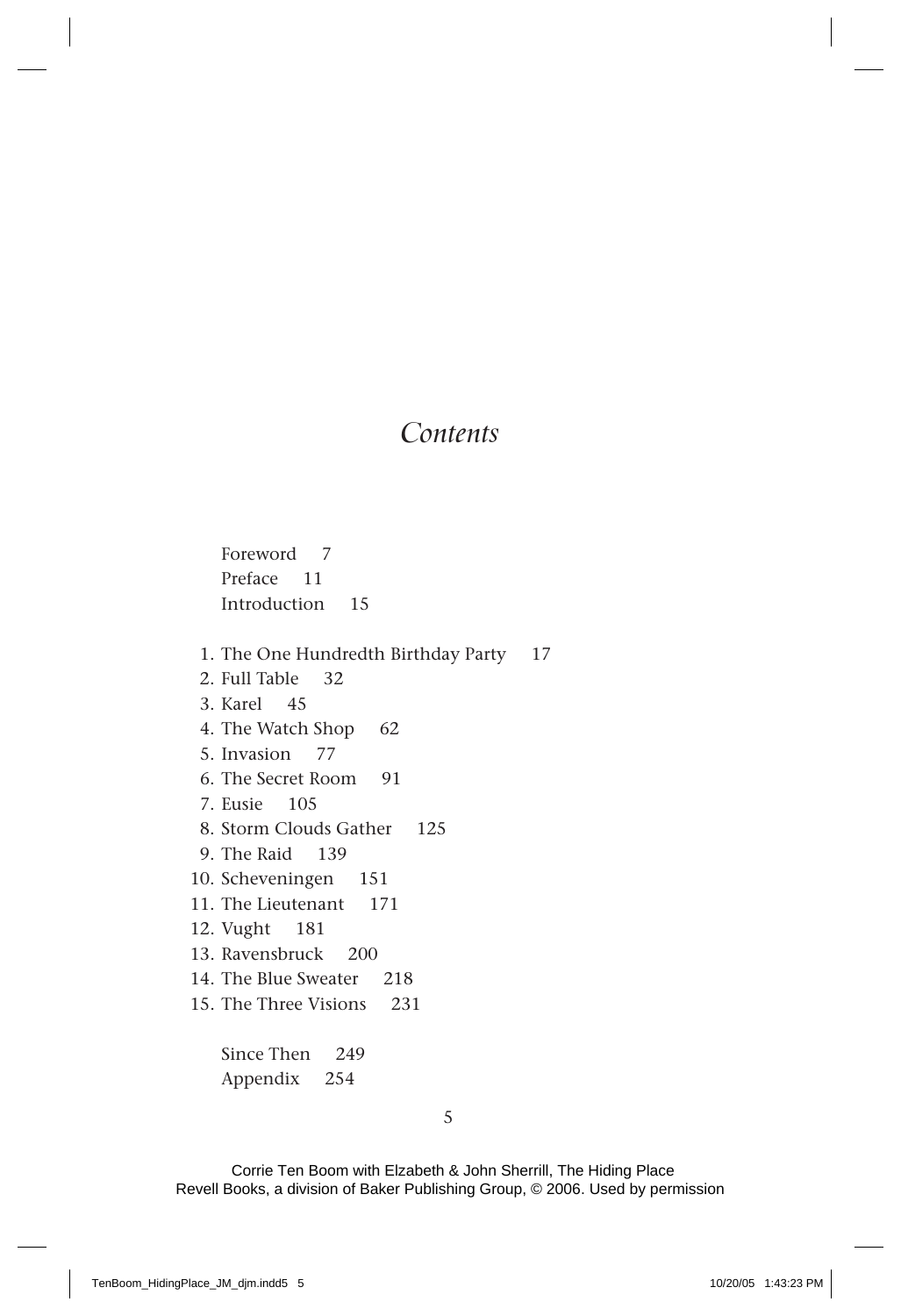### *Foreword*

 $t$  was the strangest of times. We wore tie-dyed shirts, listened to Jimi Hendrix, and watched the Vietnam War over TV dinners. Well, not everybody did that. I was not into shirts that made me dizzy, I hated psychedelic music, and I turned the channel whenever the war came on. I had more important things on my mind. Like surviving.

The year 1971 marked four years in a wheelchair for me. Although my diving accident was in the past, the quadriplegia was not. I was still a little shaky living with total and permanent paralysis, plus I was still struggling to understand how God was going to use it for my good. It did not help that the world around me was unraveling at the seams.

Somewhere in the mayhem, a friend gave me a copy of *The Hiding Place*. The back cover explained that it was about the life of Corrie ten Boom, a survivor of Nazi death camps. I was intrigued. As I said, I was into surviving. Perhaps this gutsy, gray-haired woman wearing a coat like the old raccoon thing in my mother's closet would have something to say to me.

The first chapter had me hooked. Although Corrie was from a different era, her life reached across the decades. World War II was far different from my own holocaust, but her ability to look straight into the terrifying jaws of a gas-chambered hell and walk out cou-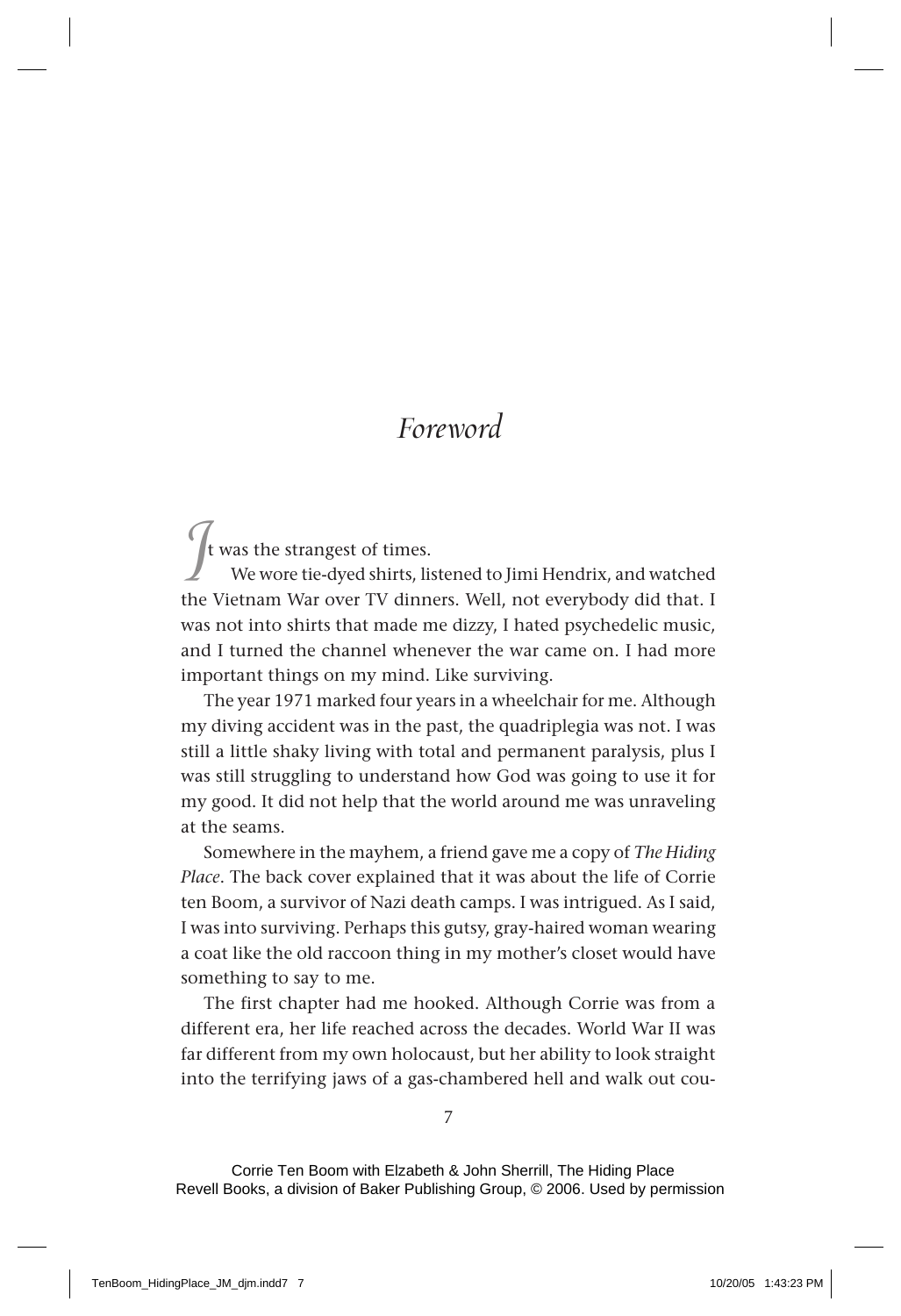#### *Foreword*

rageously into the sunshine of the other side was—well, just the story I needed to hear.

For years to come, when I would occasionally fall back into my own pit of fear or depression, the Spirit of God would tenderly bring to mind her well-known phrases: "There is no pit so deep that God's love is not deeper still." "Only heaven will reveal the top side of God's tapestry." And, probably the most poignant and powerful of all, simply "Jesus is Victor."

You can understand why, when I first met Corrie ten Boom, I was filled with glee. She grasped my shoulder firmly and announced in her thick Dutch accent, "Oh, Joni, it will be a grand day when we will dance together in heaven!" The image she painted of us skipping down streets of gold left me breathless. I could easily picture the scene of glory and gladness. It made me realize I *had* survived.

From then on, the years flew. Corrie continued to write books, travel to countless countries, and even oversee the film they made of *The Hiding Place.* But time was catching up with her, and after several strokes, her tired body finally gave out. When I attended her funeral—a quiet ceremony with testimonies and tulips—I kept thinking of that moment we first met. I smiled to imagine that heaven was applauding and that Jesus was probably explaining to her His choice of strange, dark threads mixed among the gold in the tapestry of which she so often spoke.

That was 1983. The years have continued to march on and, sadly, things are no less crazy. What few seams are holding the planet together are strained and threadbare, like so many people wondering how to survive in a world that even dear Corrie would barely recognize.

I take that back. She *would* recognize it. And she would know exactly what to do in the face of new wars whispering of global holocausts that threaten the survival of all mankind: she would firmly yet gently point people to the Savior, reminding them that He is still Victor. She would remind us all of the old, old story that Jesus has conquered sin, no matter how ugly and pernicious it gets. And that soon—perhaps sooner than we think—He will finally close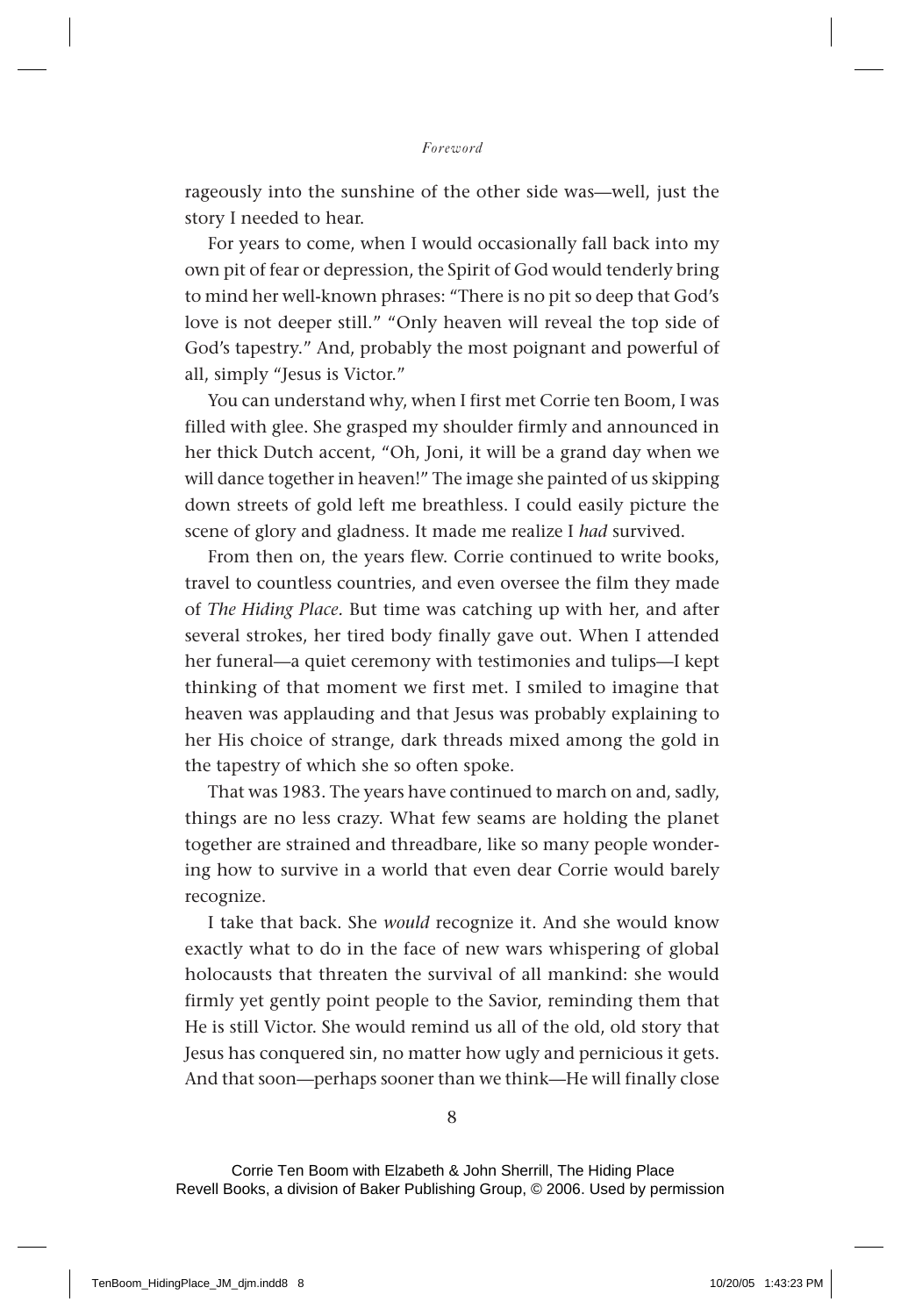#### *Foreword*

the curtain on sin and suffering, hate and holocausts to welcome home His survivors.

One more thing. In the fall of 2004, as I was on a twenty-hour flight to India, the decades finally caught up with me. I was in great pain, sitting on quadriplegic bones that were thin and tired. To pass the hours, and to keep discomfort at bay, I started reading another Corrie book, *Life Lessons from the Hiding Place*. I got a lump in my throat as I read about her incredible passion to travel the world to share the Gospel of Christ. *At the age of 85, Corrie ten Boom was enduring flights like this one . . . and if she could do it, by the grace of God, so can I!* It was all the inspiration and encouragement I needed for the grueling journey. Once again Corrie ten Boom had spoken.

Corrie's story is as current and compelling as ever. This is why I am pleased and happy to commend to you, part of a new generation of readers, this special edition of *The Hiding Place.* It is for every person whose soul is threadbare and frazzled, and for every individual who must walk into the jaws of his or her own suffering. And if you have gotten this far, it is for *you*. Go a little further and you will discover what I did so long ago. . . .

If God's grace could sustain Corrie in that concentration camp, then His grace is sufficient for you. With His help you *can* survive. And, Corrie would say, you *will.*

> Joni Eareckson Tada *Joni and Friends*  Fall 2005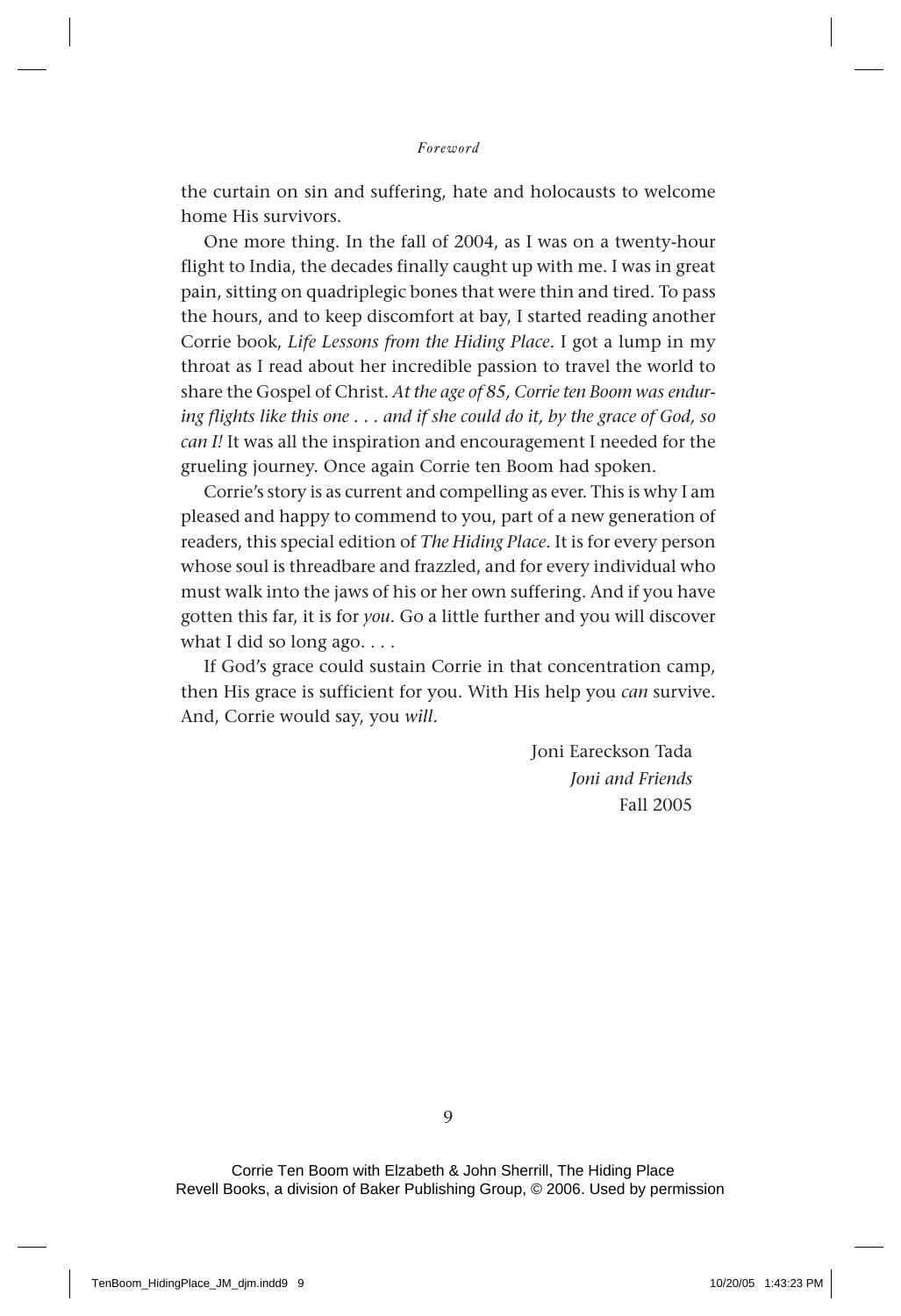### *Preface*

 $\ln$  May 1968 I spent several days at a retreat center in Darm- $\angle$  stadt, Germany. At a time when most Germans preferred not to think about the Holocaust—or even denied outright that it had happened—a group of Lutheran women calling themselves the Sisters of Mary took on themselves the task of repentance for their nation. They assisted Jewish survivors, listened to their stories, and publicized the truth about the Nazi past.

While at the center, I attended an evening service featuring two speakers. The first was a man who had been a prisoner in a concentration camp. He had been brutalized and starved; his father and a brother had died in the camp. The man's face and body told the story more eloquently than his words: pain-haunted eyes, shaking hands that could not forget.

He was followed at the lectern by a white-haired woman, broad of frame and sensible of shoe, with a face that radiated love, peace, and joy. But the story that these two people related was the same! She, too, had been in a concentration camp, experienced the same savagery, suffered identical losses. The man's response was easy to understand. But hers?

 At the close of the service, I stayed behind to talk with her. Cornelia ten Boom, it was apparent, had found in a concentration camp, as the prophet Isaiah foretold, a "hiding place from the wind,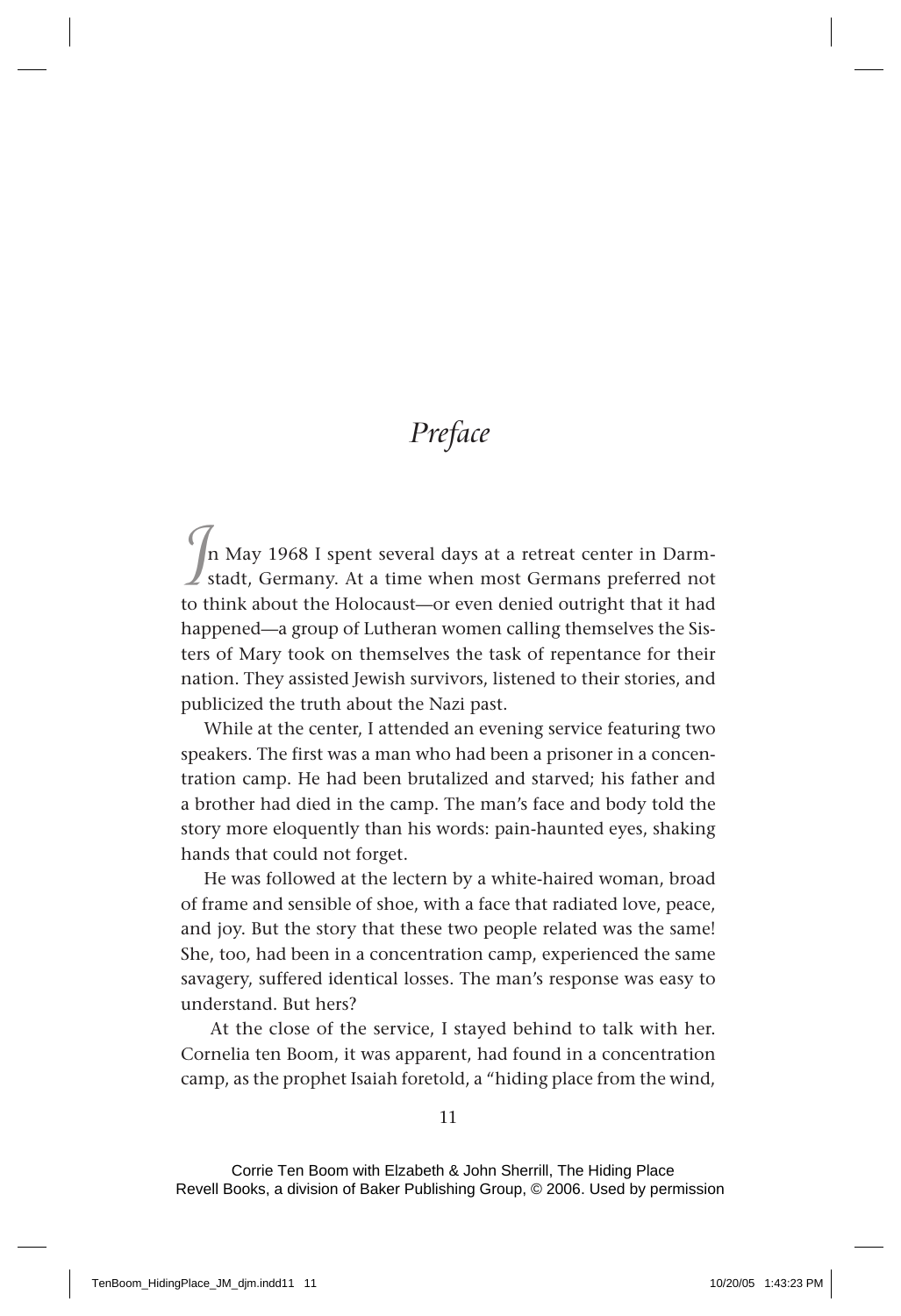and a covert from the tempest . . . the shadow of a great rock in a weary land" (Isaiah 32:2).

With my husband, John, I returned to Europe to get to know this amazing woman. Together we visited the crooked little Dutch house, one room wide, where until her fifties she lived the uneventful life of a spinster watchmaker—little dreaming as she cared for her older sister and their elderly father that a world of high adventure and deadly danger lay just around the corner. We went to the garden in southern Holland where young Corrie gave her heart away forever. To the big brick house in Haarlem where Pickwick served real coffee in the middle of the war.

And all the while we had the extraordinary feeling that we were looking not into the past but into the future. As though these people and places were speaking to us not about things that had already happened but about the experiences that lay ahead of us. Already we found ourselves putting into practice what we learned from her about the following:

- handling separation
- getting along with less
- security in the midst of insecurity
- forgiveness
- how God can use weakness
- dealing with difficult people
- facing death
- loving your enemies
- what to do when evil wins

WE COMMENTED TO Corrie about the practicalness of the things she recalled, how her memories seemed to throw a spotlight on problems and decisions we faced here and now. "But," she said, "this is what the past is for! Every experience God gives us, every person He puts in our lives is the perfect preparation for a future that only He can see."

Every experience, every person. . . . Father, who did the finest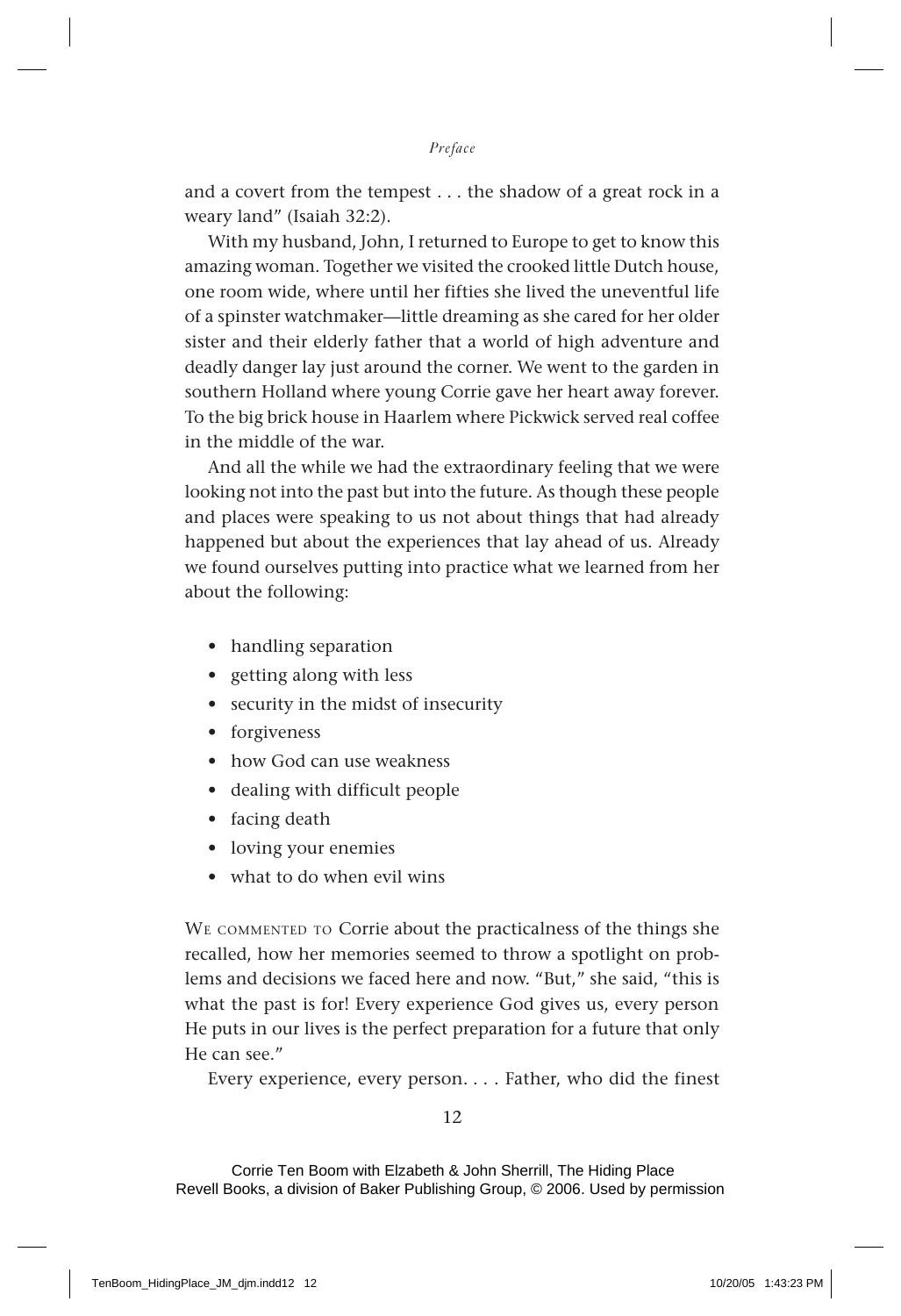#### *Preface*

watch repairs in Holland and then forgot to send the bill. Mama, whose body became a prison but whose spirit soared free. Betsie, who could make a party out of three potatoes and some twice-used tea leaves. As we looked into the twinkling blue eyes of this undefeatable woman, we wished that these people had been part of our own lives.

And then, of course, we realized that they could be. . . .

Elizabeth Sherrill Chappaqua, New York September 2005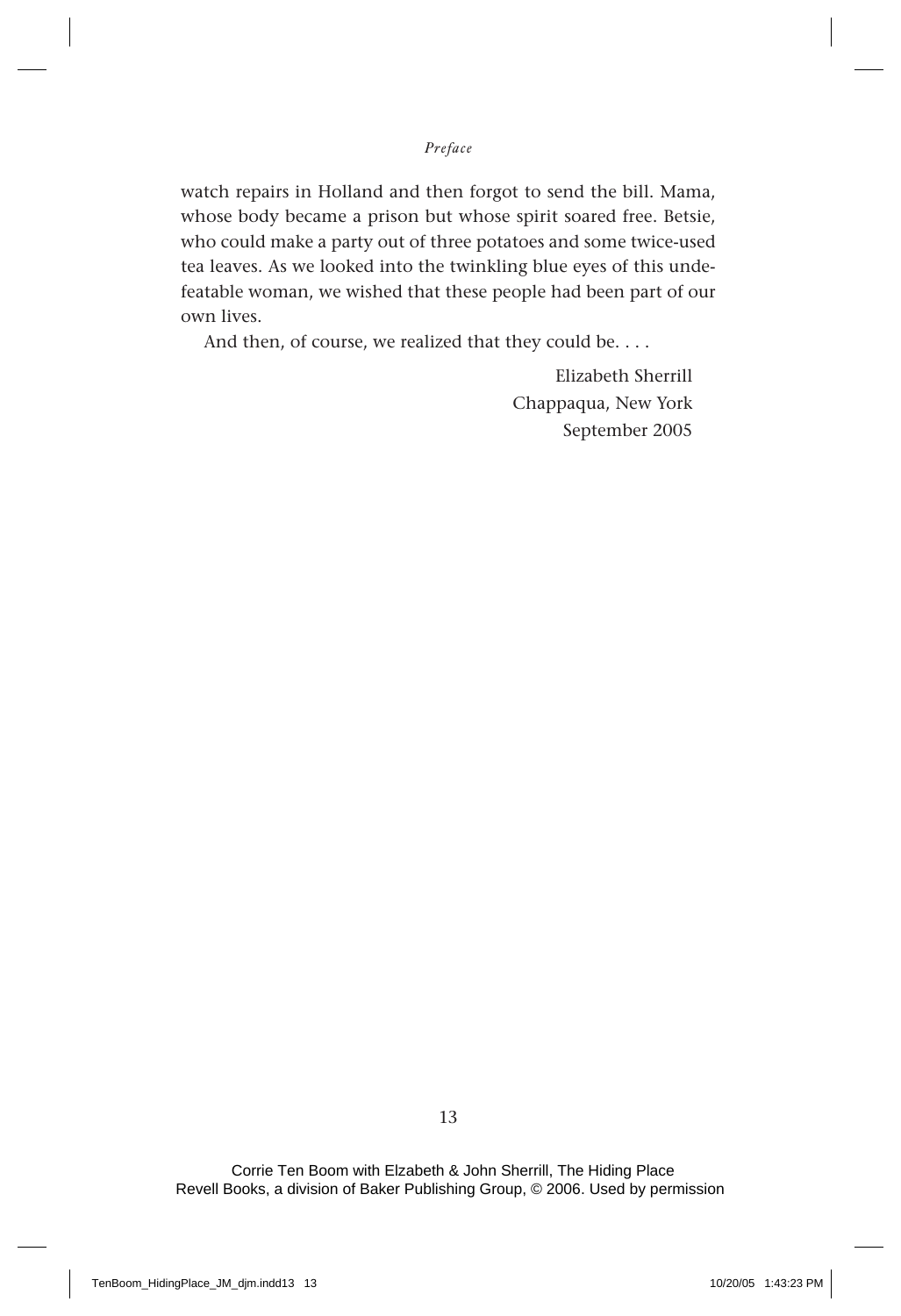Corrie Ten Boom with Elzabeth & John Sherrill, The Hiding Place Revell Books, a division of Baker Publishing Group, © 2006. Used by permission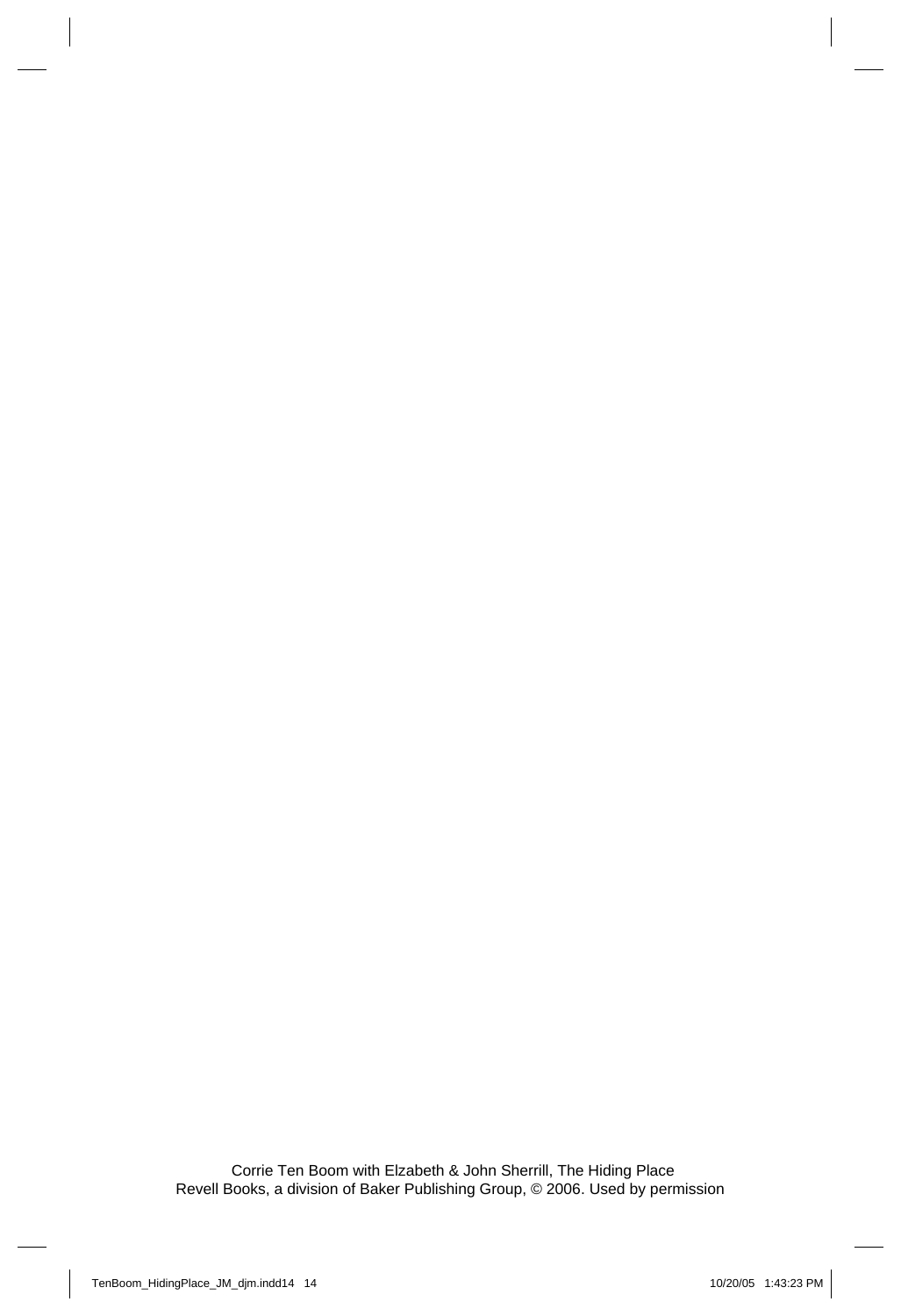### *Introduction*

*A*nyone who thinks Christianity is boring has not yet been introduced to my friend Corrie ten Boom!

One of the qualities I admired best about this remarkable lady was her zest for adventure. Although she was many years my senior, she traveled tirelessly with me behind the Iron Curtain, meeting with clandestine Christian cell groups in the days when this meant risking prison or deportation.

"They're putting their lives on the line for what they believe," she would say. "Why shouldn't I?"

If Corrie were alive today, I have no doubt she would insist on going with me to the current hot spots of persecution. And how she would delight in sharing her radical faith with bold believers like the Christian Motorcycle Association, that wonderful group of men and women who often drive their bikes into poor countries, then give them away to pastors who have no other way to get around.

If you have never met Corrie ten Boom, the best way to enter into a lifetime friendship with her and her Lord is through the pages of this book. As *The Hiding Place* celebrates its 35<sup>th</sup> anniversary, a new generation is responding to her ringing challenge: "Come with me and step into the greatest adventure you will ever know."

> Brother Andrew founder, Open Doors author, *God's Smuggler*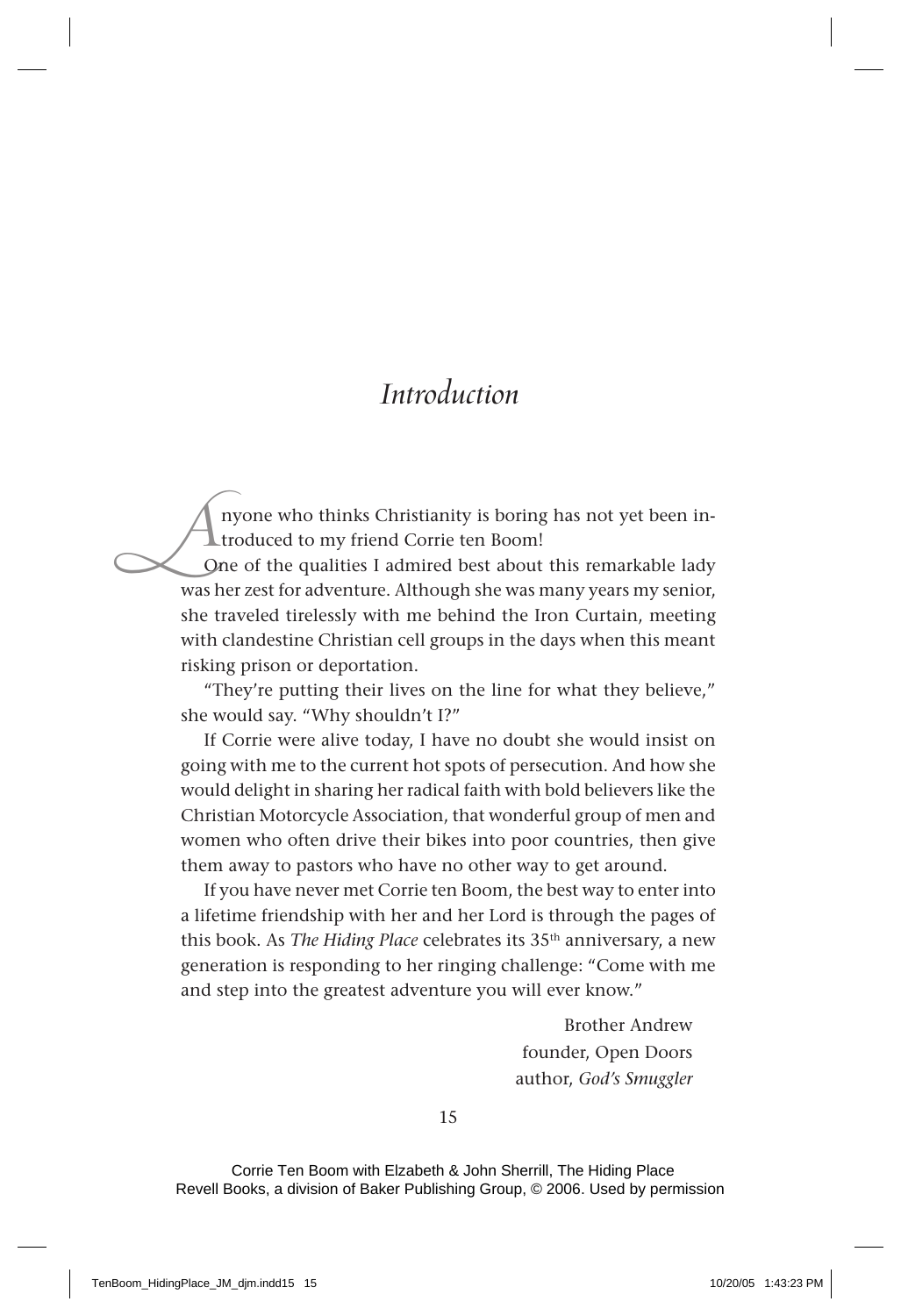Corrie Ten Boom with Elzabeth & John Sherrill, The Hiding Place Revell Books, a division of Baker Publishing Group, © 2006. Used by permission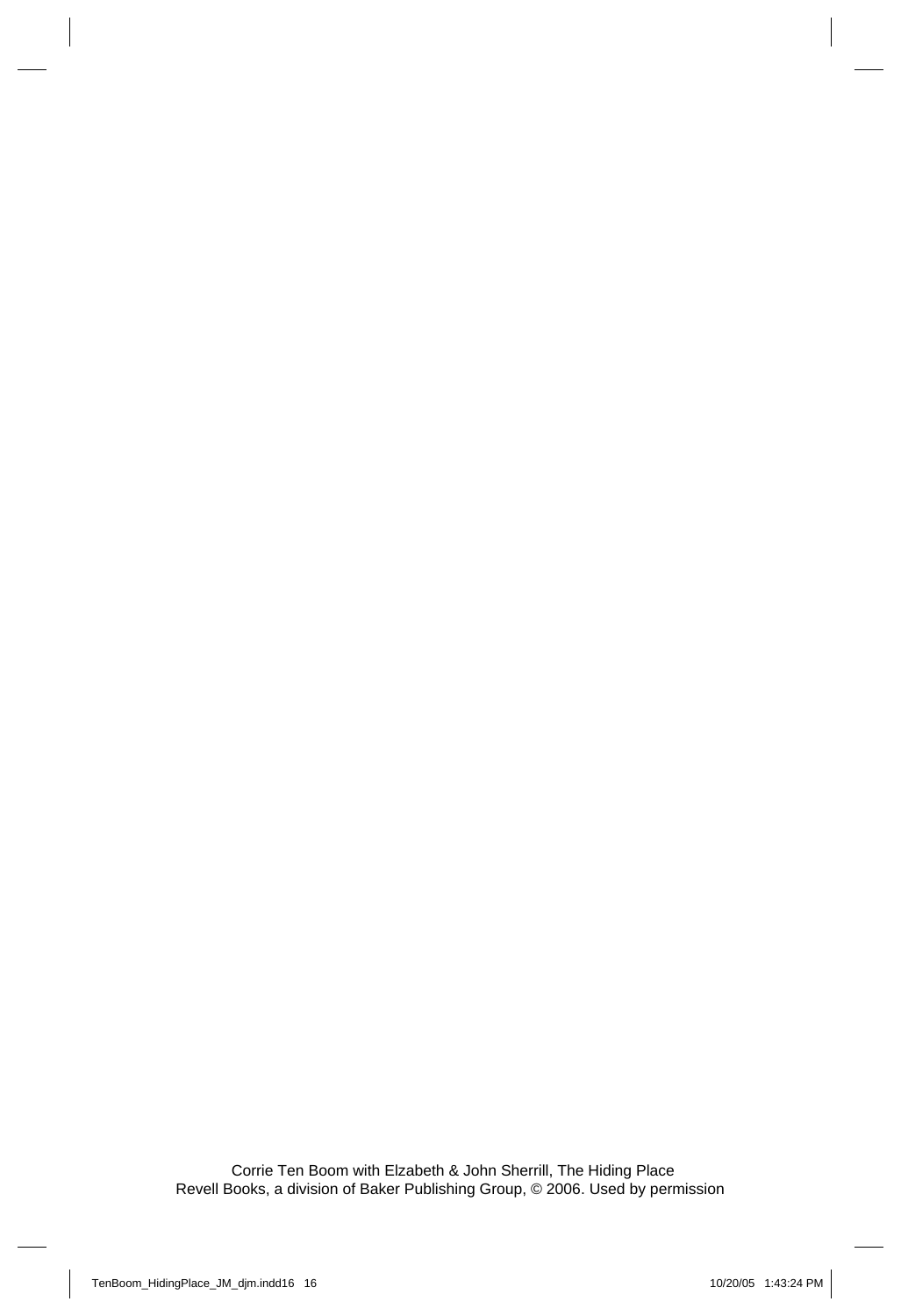

*The One Hundredth Birthday Party*

jumped out of bed that morning with one question in my mind—sun or fog? Usually it was fog in January in Holland, dank, chill, and gray. But occasionally—on a rare and magic day—a white winter sun broke through. I leaned as far as I could from the single window in my bedroom; it was always hard to see the sky from the Beje. Blank brick walls looked back at me, the backs of other ancient buildings in this crowded center of old Haarlem. But up there where my neck craned to see, above the crazy roofs and crooked chimneys, was a square of pale pearl sky. It was going to be a sunny day for the party!

I attempted a little waltz as I took my new dress from the tipsy old wardrobe against the wall. Father's bedroom was directly under mine but at seventy-seven he slept soundly. That was one advantage to growing old, I thought, as I worked my arms into the sleeves and surveyed the effect in the mirror on the wardrobe door. Although some Dutch women in 1937 were wearing their skirts knee-length, mine was still a cautious three inches above my shoes.

*You're not growing younger yourself*, I reminded my reflection. Maybe

Corrie Ten Boom with Elzabeth & John Sherrill, The Hiding Place Revell Books, a division of Baker Publishing Group, © 2006. Used by permission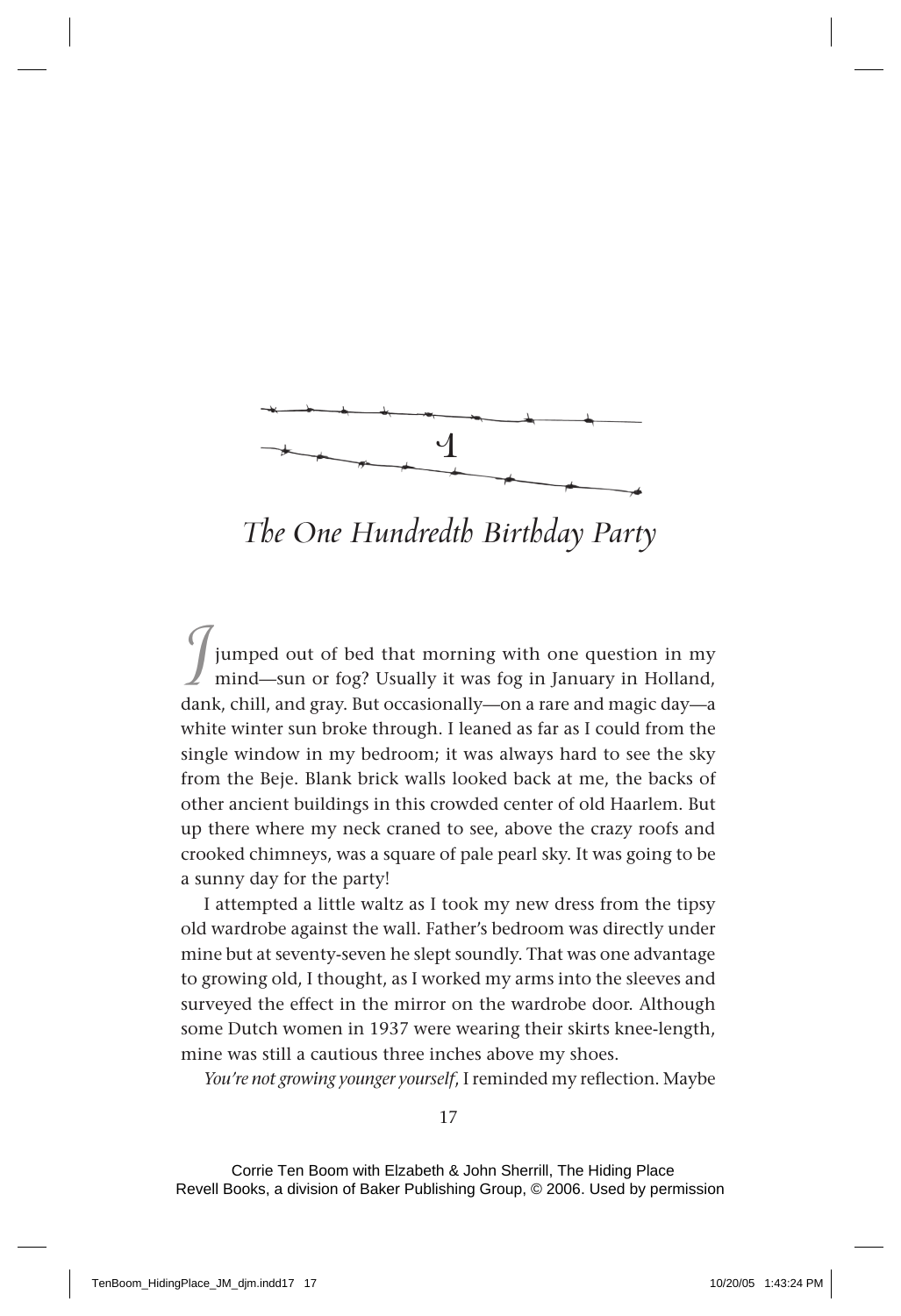it was the new dress that made me look more critically at myself than usual: 45 years old, unmarried, waistline long since vanished.

My sister Betsie, though seven years older than I, still had that slender grace that made people turn and look after her in the street. Heaven knows it wasn't her clothes; our little watch shop had never made much money. But when Betsie put on a dress something wonderful happened to it.

On me—until Betsie caught up with them—hems sagged, stockings tore, and collars twisted. But today, I thought, standing back from the mirror as far as I could in the small room, the effect of dark maroon was very smart.

Far below me down on the street, the doorbell rang. Callers? Before 7:00 in the morning? I opened my bedroom door and plunged down the steep twisting stairway. These stairs were an afterthought in this curious old house. Actually it was two houses. The one in front was a typical tiny old-Haarlem structure, three stories high, two rooms deep, and only one room wide. At some unknown point in its long history, its rear wall had been knocked through to join it with the even thinner, steeper house in back of it—which had only three rooms, one on top of the other—and this narrow corkscrew staircase squeezed between the two.

Quick as I was, Betsie was at the door ahead of me. An enormous spray of flowers filled the doorway. As Betsie took them, a small delivery boy appeared. "Nice day for the party, Miss," he said, trying to peer past the flowers as though coffee and cake might already be set out. He would be coming to the party later, as indeed, it seemed, would all of Haarlem.

Betsie and I searched the bouquet for the card. "Pickwick!" we shouted together.

Pickwick was an enormously wealthy customer who not only bought the very finest watches but often came upstairs to the family part of the house above the shop. His real name was Herman Sluring; Pickwick was the name Betsie and I used between ourselves because he looked so incredibly like the illustrator's drawing in our copy of Dickens. Herman Sluring was without doubt the ugliest man in Haarlem. Short, immensely fat, head bald as a Holland cheese,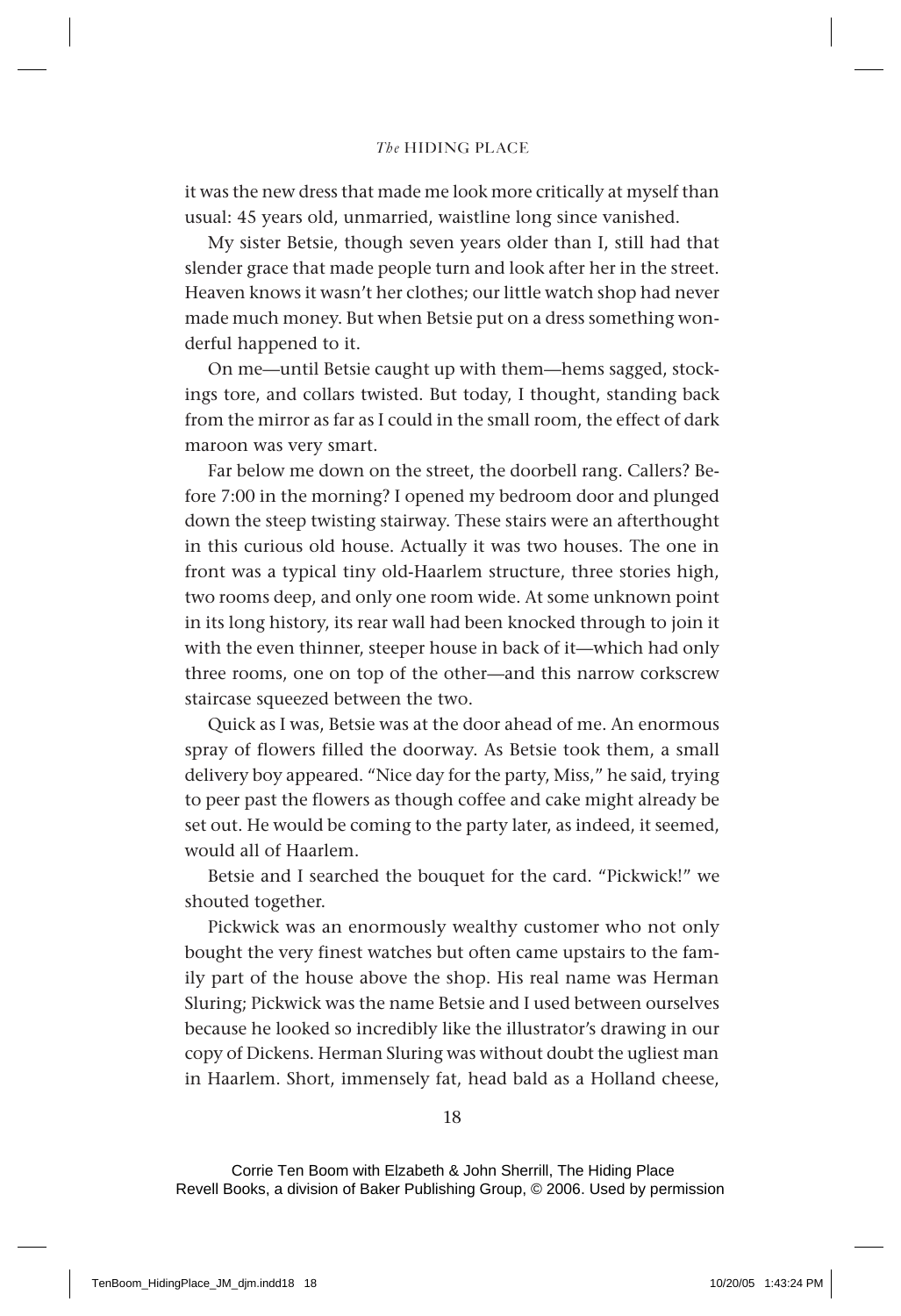he was so wall-eyed that you were never quite sure whether he was looking at you or someone else—and as kind and generous as he was fearsome to look at.

The flowers had come to the side door, the door the family used, opening onto a tiny alleyway, and Betsie and I carried them from the little hall into the shop. First was the workroom where watches and clocks were repaired. There was the high bench over which Father had bent for so many years, doing the delicate, painstaking work that was known as the finest in Holland. And there in the center of the room was my bench, and next to mine Hans the apprentice's, and against the wall old Christoffels'.

Beyond the workroom was the customers' part of the shop with its glass case full of watches. All the wall clocks were striking 7:00 as Betsie and I carried the flowers in and looked for the most artistic spot to put them. Ever since childhood I had loved to step into this room where a hundred ticking voices welcomed me. It was still dark inside because the shutters had not been drawn back from the windows on the street. I unlocked the street door and stepped out into the Barteljorisstraat. The other shops up and down the narrow street were shuttered and silent: the optician's next door, the dress shop, the baker's, Weil's Furriers across the street.

I folded back our shutters and stood for a minute admiring the window display that Betsie and I had at last agreed upon. This window was always a great source of debate between us, I wanting to display as much of our stock as could be squeezed onto the shelf, and Betsie maintaining that two or three beautiful watches, with perhaps a piece of silk or satin swirled beneath, was more elegant and more inviting. But this time the window satisfied us both: it held a collection of clocks and pocketwatches all at least a hundred years old, borrowed for the occasion from friends and antique dealers all over the city. For today was the shop's one hundredth birthday. It was on this day in January 1837 that Father's father had placed in this window a sign: TEN BOOM. WATCHES.

For the last ten minutes, with a heavenly disregard for the precisions of passing time, the church bells of Haarlem had been pealing out 7:00 and now half a block away in the town square, the great bell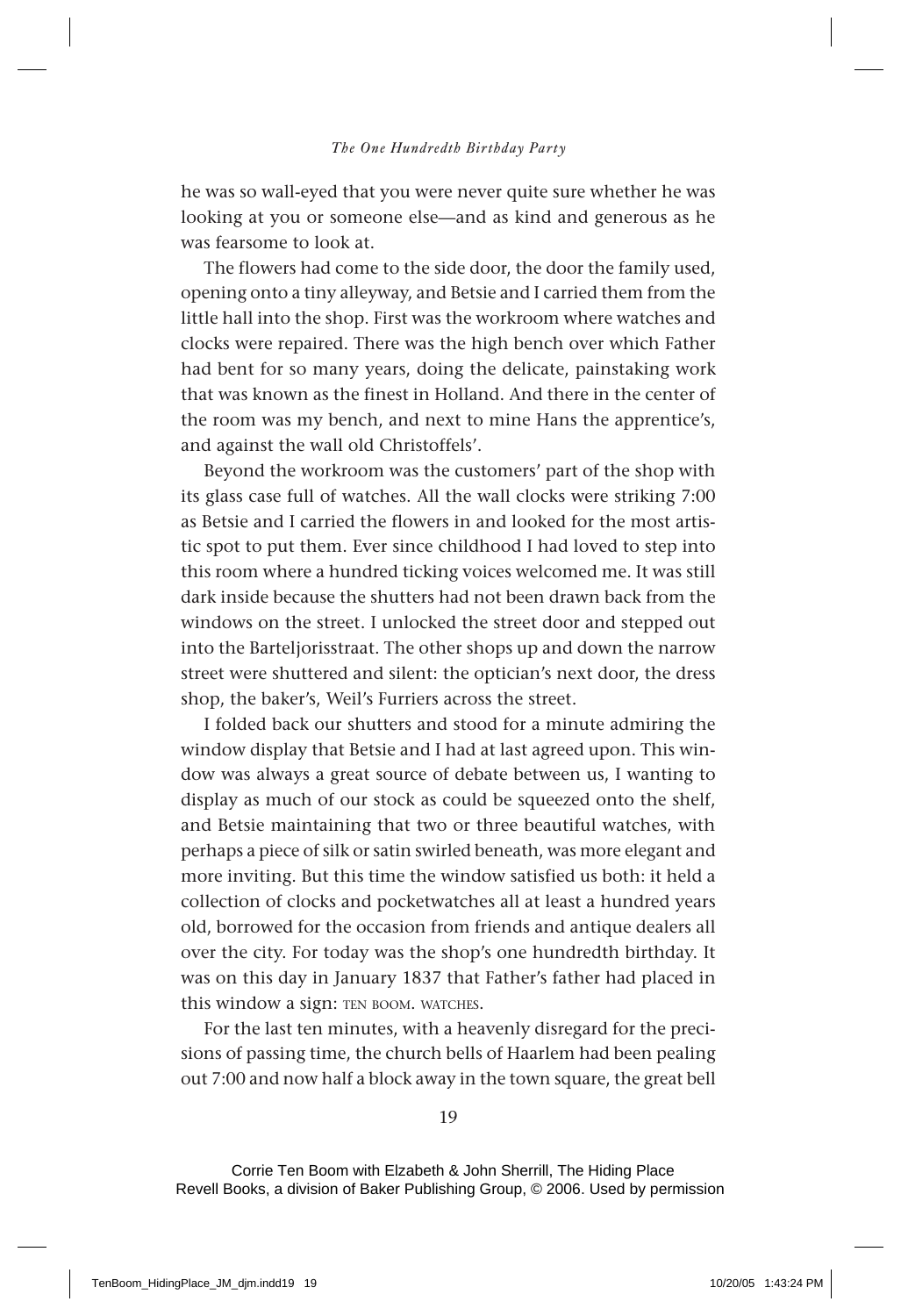#### *The* Hiding Place

of St. Bavo's solemnly donged seven times. I lingered in the street to count them, though it was cold in the January dawn. Of course everyone in Haarlem had radios now, but I could remember when the life of the city had run on St. Bavo time, and only trainmen and others who needed to know the exact hour had come here to read the "astronomical clock." Father would take the train to Amsterdam each week to bring back the time from the Naval Observatory and it was a source of pride to him that the astronomical clock was never more than two seconds off in the seven days. There it stood now, as I stepped back into the shop, still tall and gleaming on its concrete block, but shorn now of eminence.

The doorbell on the alley was ringing again; more flowers. So it went for an hour, large bouquets and small ones, elaborate set pieces and home-grown plants in clay pots. For although the party was for the shop, the affection of the city was for Father. "Haarlem's Grand Old Man" they called him and they were setting about to prove it. When the shop and the workroom would not hold another bouquet, Betsie and I started carrying them upstairs to the two rooms above the shop. Though it was twenty years since her death, these were still "Tante Jans's rooms." Tante Jans was Mother's older sister and her presence lingered in the massive dark furniture she had left behind her. Betsie set down a pot of greenhouse-grown tulips and stepped back with a little cry of pleasure.

"Corrie, just look how much brighter!"

Poor Betsie. The Beje was so closed in by the houses around that the window plants she started each spring never grew tall enough to bloom.

At 7:45 Hans, the apprentice, arrived and at 8:00 Toos, our saleslady-bookkeeper. Toos was a sour-faced, scowling individual whose ill-temper had made it impossible for her to keep a job until—ten years ago—she had come to work for Father. Father's gentle courtesy had disarmed and mellowed her and, though she would have died sooner than admit it, she loved him as fiercely as she disliked the rest of the world. We left Hans and Toos to answer the doorbell and went upstairs to get breakfast.

*Only three places at the table*, I thought, as I set out the plates. The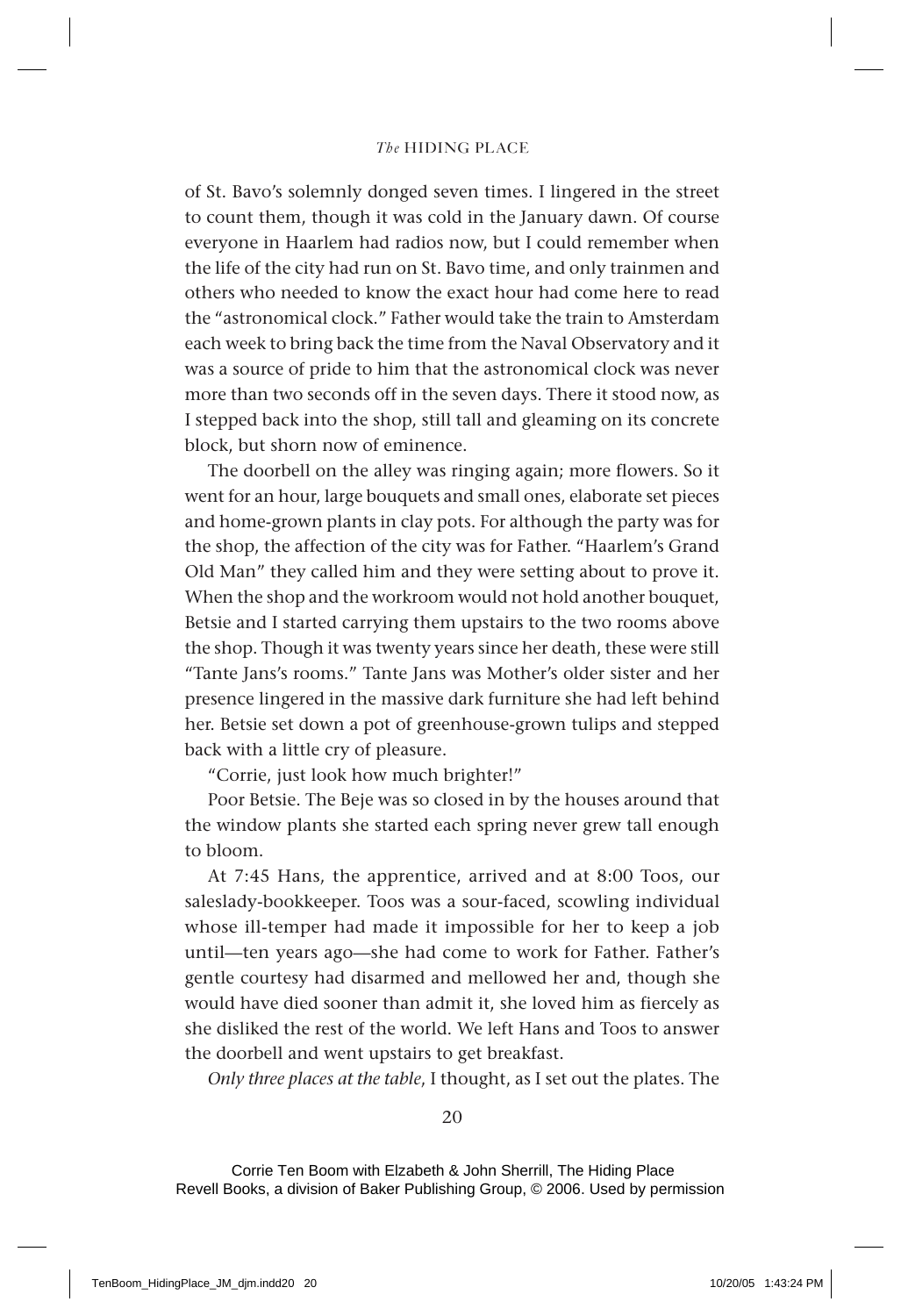dining room was in the house at the rear, five steps higher than the shop but lower than Tante Jans's rooms. To me this room with its single window looking into the alley was the heart of the home. This table, with a blanket thrown over it, had made me a tent or a pirate's cove when I was small. I'd done my homework here as a schoolchild. Here Mama read aloud from Dickens on winter evenings while the coal whistled in the brick hearth and cast a red glow over the tile proclaiming, "Jesus is Victor."

We used only a corner of the table now, Father, Betsie, and I, but to me the rest of the family was always there. There was Mama's chair, and the three aunts' places over there (not only Tante Jans but Mama's other two sisters had also lived with us). Next to me had sat my other sister, Nollie, and Willem, the only boy in the family, there beside Father.

Nollie and Willem had had homes of their own many years now, and Mama and the aunts were dead, but still I seemed to see them here. Of course their chairs hadn't stayed empty long. Father could never bear a house without children, and whenever he heard of



Casper was an expert watchmaker for more than sixty years.

21

 Corrie Ten Boom with Elzabeth & John Sherrill, The Hiding Place Revell Books, a division of Baker Publishing Group, © 2006. Used by permission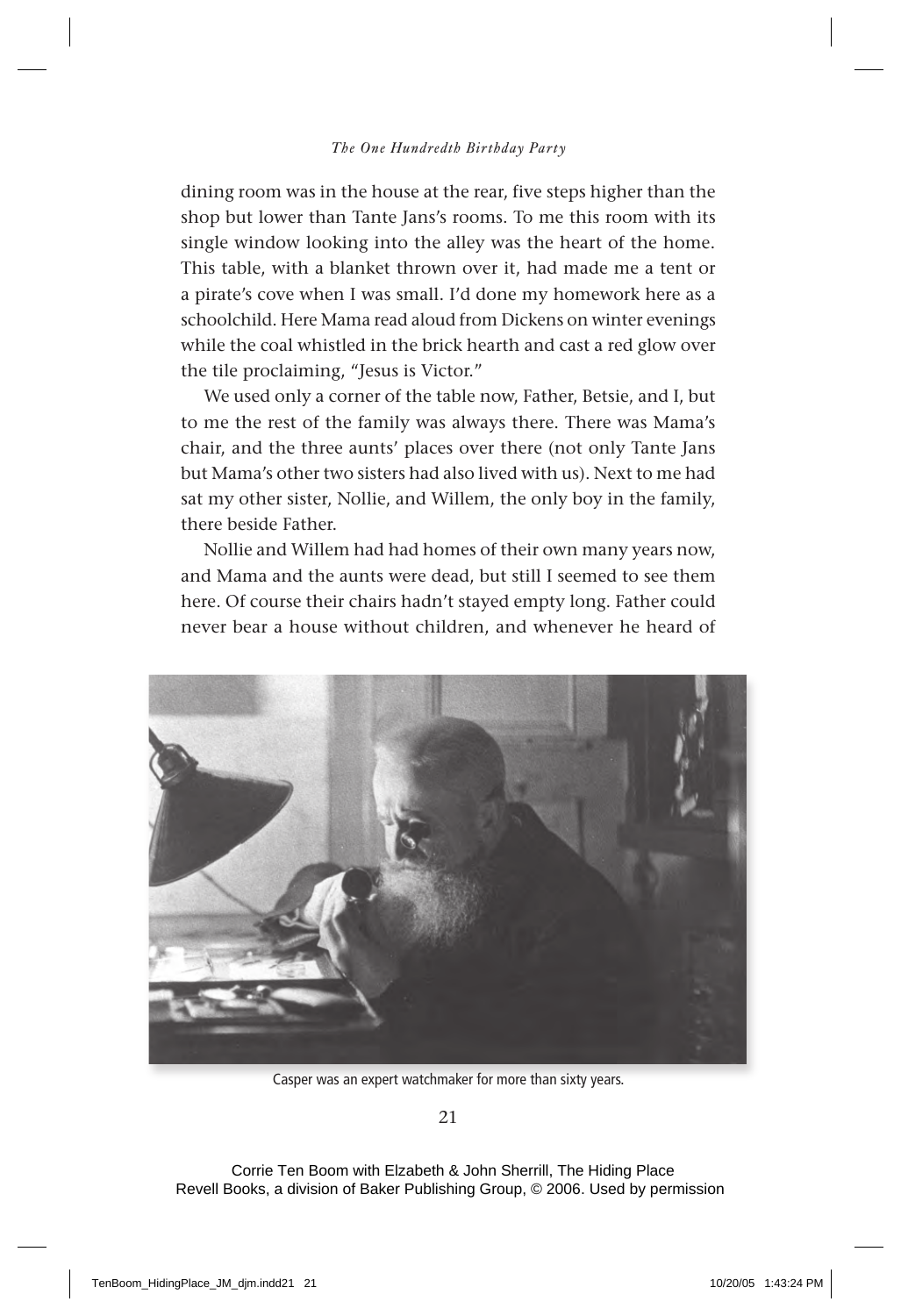a child in need of a home a new face would appear at the table. Somehow, out of his watch shop that never made money, he fed and dressed and cared for eleven more children after his own four were grown. But now these, too, had grown up and married or gone off to work, and so I laid three plates on the table.

Betsie brought the coffee in from the tiny kitchen, which was little more than a closet off the dining room, and took bread from the drawer in the sideboard. She was setting them on the table when we heard Father's step coming down the staircase. He went a little slowly now on the winding stairs; but still as punctual as one of his own watches, he entered the dining room, as he had every morning since I could remember, at 8:10.

"Father!" I said kissing him and savoring the aroma of cigars that always clung to his long beard, "a sunny day for the party!"

Father's hair and beard were now as white as the best tablecloth Betsie had laid for this special day. But his blue eyes behind the thick round spectacles were as mild and merry as ever, and he gazed from one of us to the other with frank delight.

"Corrie, dear! My dear Betsie! How gay and lovely you both look!"

He bowed his head as he sat down, said the blessing over bread, and then went on eagerly, "Your mother—how she would have loved these new styles and seeing you both looking so pretty!"

Betsie and I looked hard into our coffee to keep from laughing. These "new styles" were the despair of our young nieces, who were always trying to get us into brighter colors, shorter skirts, and lower necklines. But conservative though we were, it was true that Mama had never had anything even as bright as my deep maroon dress or Betsie's dark blue one. In Mama's day married women—and unmarried ones "of a certain age"—wore black from the chin to the ground. I had never seen Mama and the aunts in any other color.

"How Mama would have loved everything about today!" Betsie said. "Remember how she loved 'occasions'?"

Mama could have coffee on the stove and a cake in the oven as fast as most people could say, "best wishes." And since she knew almost everyone in Haarlem, especially the poor, sick, and neglected,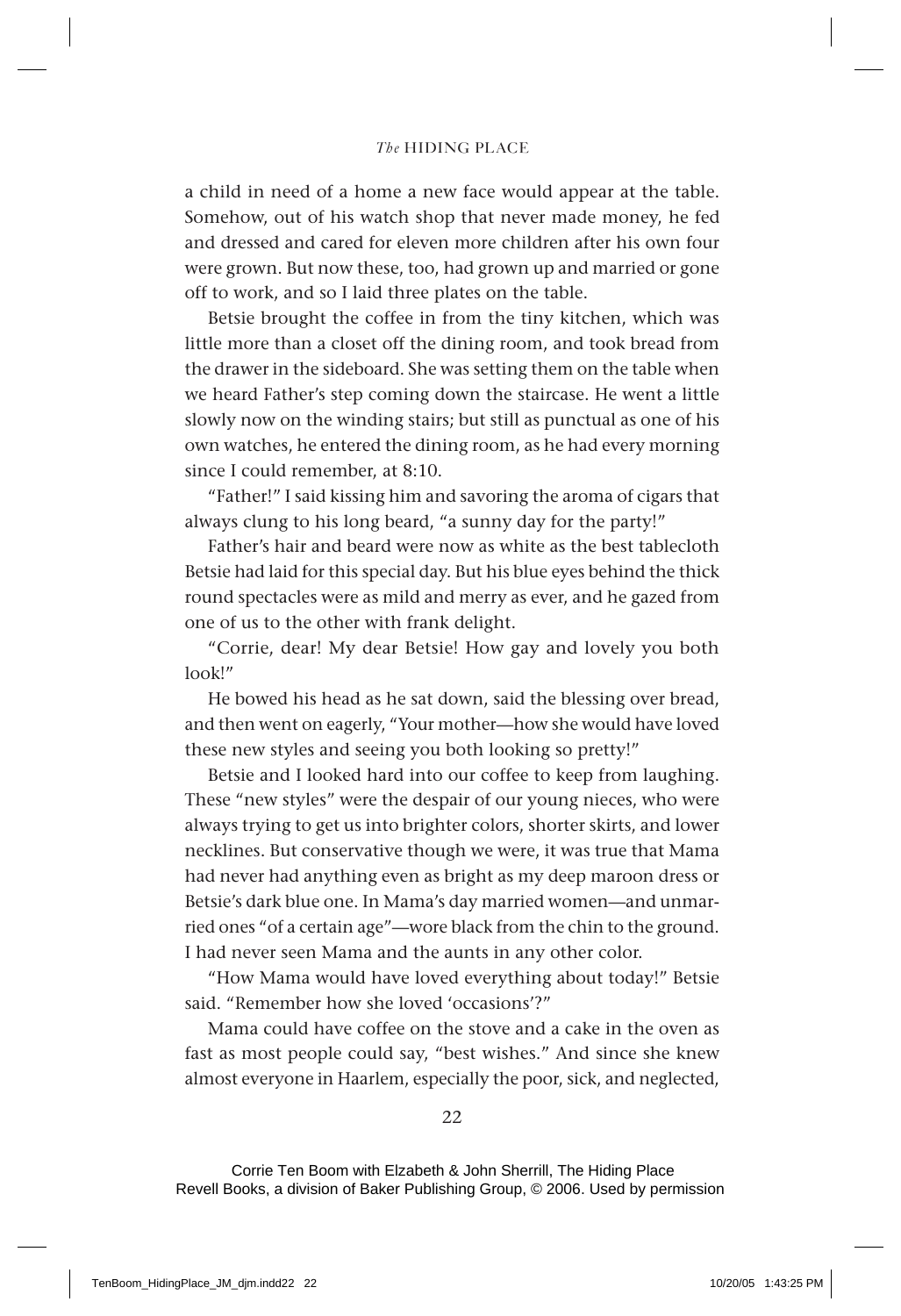there was almost no day in the year that was not for somebody, as she would say with eyes shining, "a very special occasion!"

And so we sat over our coffee, as one should on anniversaries, and looked back—back to the time when Mama was alive, and beyond. Back to the time when Father was a small boy growing up in this same house. "I was born right in this room," he said, as though he had not told us a hundred times. "Only of course it wasn't the dining room then, but a bedroom. And the bed was in a kind of cupboard set into the wall with no windows and no light or air of any kind. I was the first baby who lived. I don't know how many there were before me, but they all died. Mother had tuberculosis you see, and they didn't know about contaminated air or keeping babies away from sick people."

It was a day for memories. A day for calling up the past. How could we have guessed as we sat there—two middle-aged spinsters and an old man—that in place of memories were about to be given adventures such as we had never dreamed of? Adventure and anguish, horror and heaven were just around the corner, and we did not know.

Oh Father! Betsie! If I had known would I have gone ahead? Could I have done the things I did?

But how could I know? How could I imagine this white-haired man, called Opa—Grandfather—by all the children of Haarlem, how could I imagine this man thrown by strangers into a grave without a name?

And Betsie, with her high lace collar and gift for making beauty all around her, how could I picture this dearest person on earth to me standing naked before a roomful of men? In that room on that day, such thoughts were not even thinkable.

Father stood up and took the big brass-hinged Bible from its shelf as Toos and Hans rapped on the door and came in. Scripture reading at 8:30 each morning for all who were in the house was another of the fixed points around which life in the Beje revolved. Father opened the big volume and Betsie and I held our breaths. Surely, today of all days, when there was still so much to do, it would not be a whole chapter! But he was turning to the Gospel of Luke where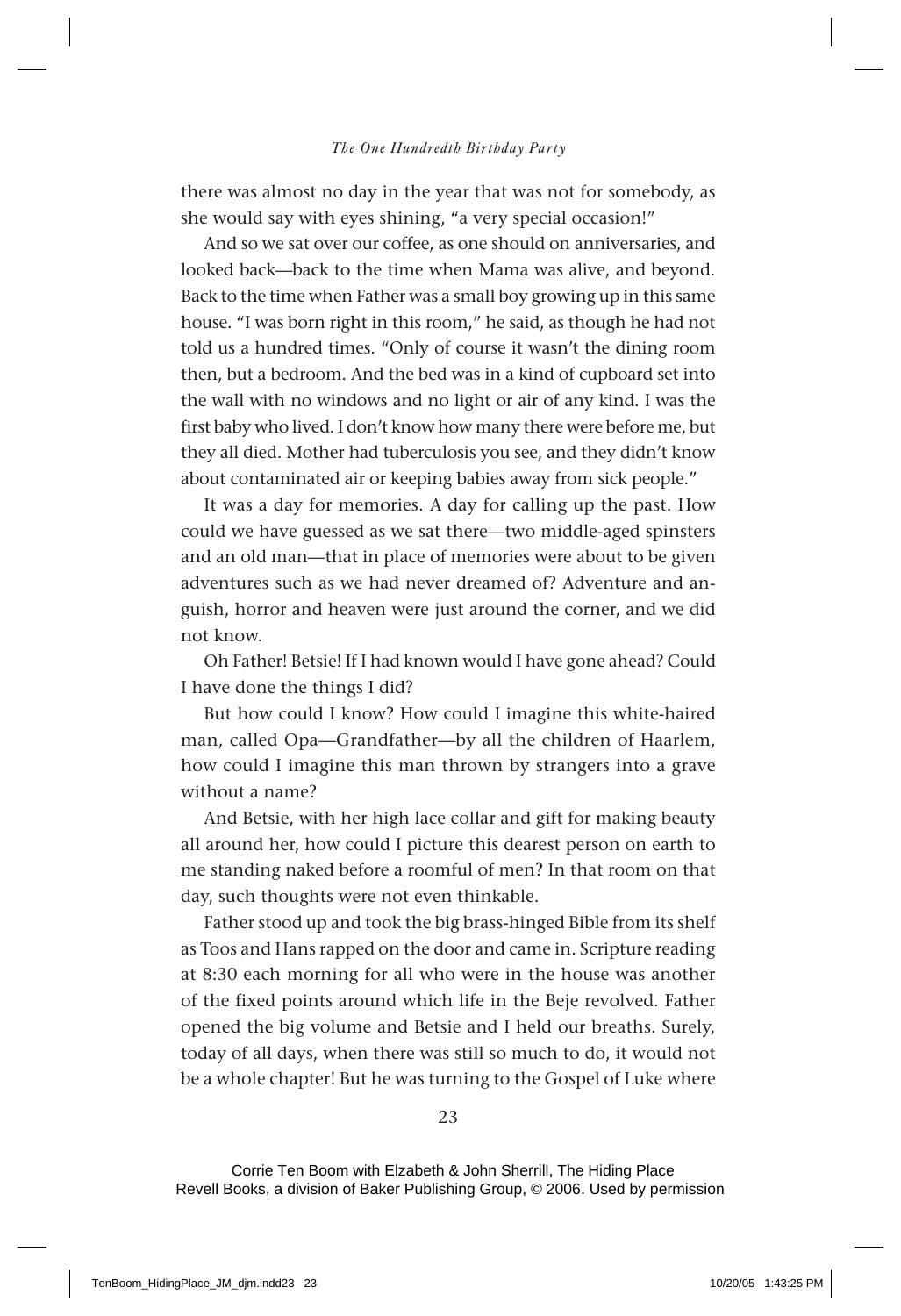we'd left off yesterday—such long chapters in Luke too. With his finger at the place, Father looked up.

"Where is Christoffels?" he said.

Christoffels was the third and only other employee in the shop, a bent, wizened little man who looked older than Father though actually he was ten years younger. I remembered the day six or seven years earlier when he had first come into the shop, so ragged and woebegone that I'd assumed that he was one of the beggars who had the Beje marked as a sure meal. I was about to send him up to the kitchen where Betsie kept a pot of soup simmering when he announced with great dignity that he was considering permanent employment and was offering his services first to us.

It turned out that Christoffels belonged to an almost vanished trade, the itinerant clockmender who trudged on foot throughout the land, regulating and repairing the tall pendulum clocks that were the pride of every Dutch farmhouse. But if I was surprised at the grand manner of this shabby little man, I was even more astonished when Father hired him on the spot.

"They're the finest clockmen anywhere," he told me later, "these wandering clocksmiths. There's not a repair job they haven't handled with just the tools in their sack."

And so it had proved through the years as people from all over Haarlem brought their clocks to him. What he did with his wages we never knew; he had remained as tattered and threadbare as ever. Father hinted as much as he dared—for next to his shabbiness Christoffels' most notable quality was his pride—and then gave it up.

And now, for the first time ever, Christoffels was late.

Father polished his glasses with his napkin and started to read, his deep voice lingering lovingly over the words. He had reached the bottom of the page when we heard Christoffels' shuffling steps on the stairs. The door opened and all of us gasped. Christoffels was resplendent in a new black suit, new checkered vest, a snowy white shirt, flowered tie, and stiff starched collar. I tore my eyes from the spectacle as swiftly as I could, for Christoffels' expression forbade us to notice anything out of the ordinary.

"Christoffels, my dear associate," Father murmured in his formal,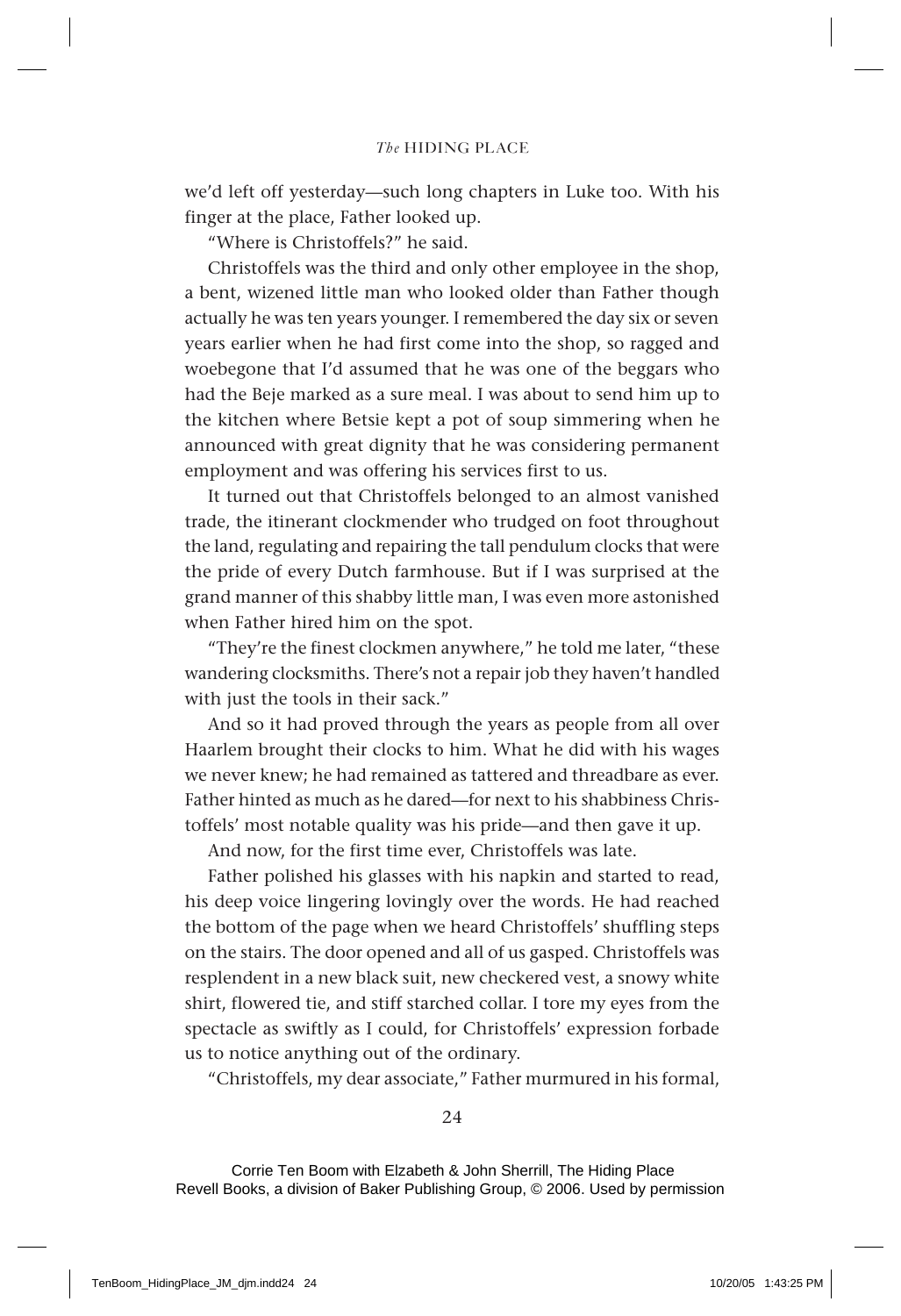old-fashioned way, "What joy to see you on this—er—auspicious day." And hastily he resumed his Bible reading.

Before he reached the end of the chapter the doorbells were ringing, both the shop bell on the street and the family bell in the alley. Betsie ran to make more coffee and put her *taartjes* in the oven while Toos and I hurried to the doors. It seemed that everyone in Haarlem wanted to be first to shake Father's hand. Before long a steady stream of guests was winding up the narrow staircase to Tante Jans's rooms where he sat almost lost in a thicket of flowers. I was helping one of the older guests up the steep stairs when Betsie seized my arm.

"Corrie! We're going to need Nollie's cups right away! How can  $we = ?''$ 

"I'll go get them!"

Our sister Nollie and her husband were coming that afternoon as soon as their six children got home from school. I dashed down the stairs, took my coat and my bicycle from inside the alley door, and was wheeling it over the threshold when Betsie's voice reached me, soft but firm.

"Corrie, your new dress!"

And so I whirled back up the stairs to my room, changed into my oldest skirt, and set out over the bumpy brick streets. I always loved to bike to Nollie's house. She and her husband lived about a mile and a half from the Beje, outside the cramped old center of the city. The streets there were broader and straighter; even the sky seemed bigger. Across the town square I pedaled, over the canal on the Grote Hout bridge and along the Wagenweg, reveling in the thin winter sunshine. Nollie lived on Bos en Hoven Straat, a block of identical attached houses with white curtains and potted plants in the windows.

How could I foresee as I zipped around the corner that one summer day, when the hyacinths in the commercial bulb flats nearby were ripe and brown, I would brake my bicycle here and stand with my heart thudding in my throat, daring to go no closer for fear of what was taking place behind Nollie's starched curtains?

Today I careened onto the sidewalk and burst through the door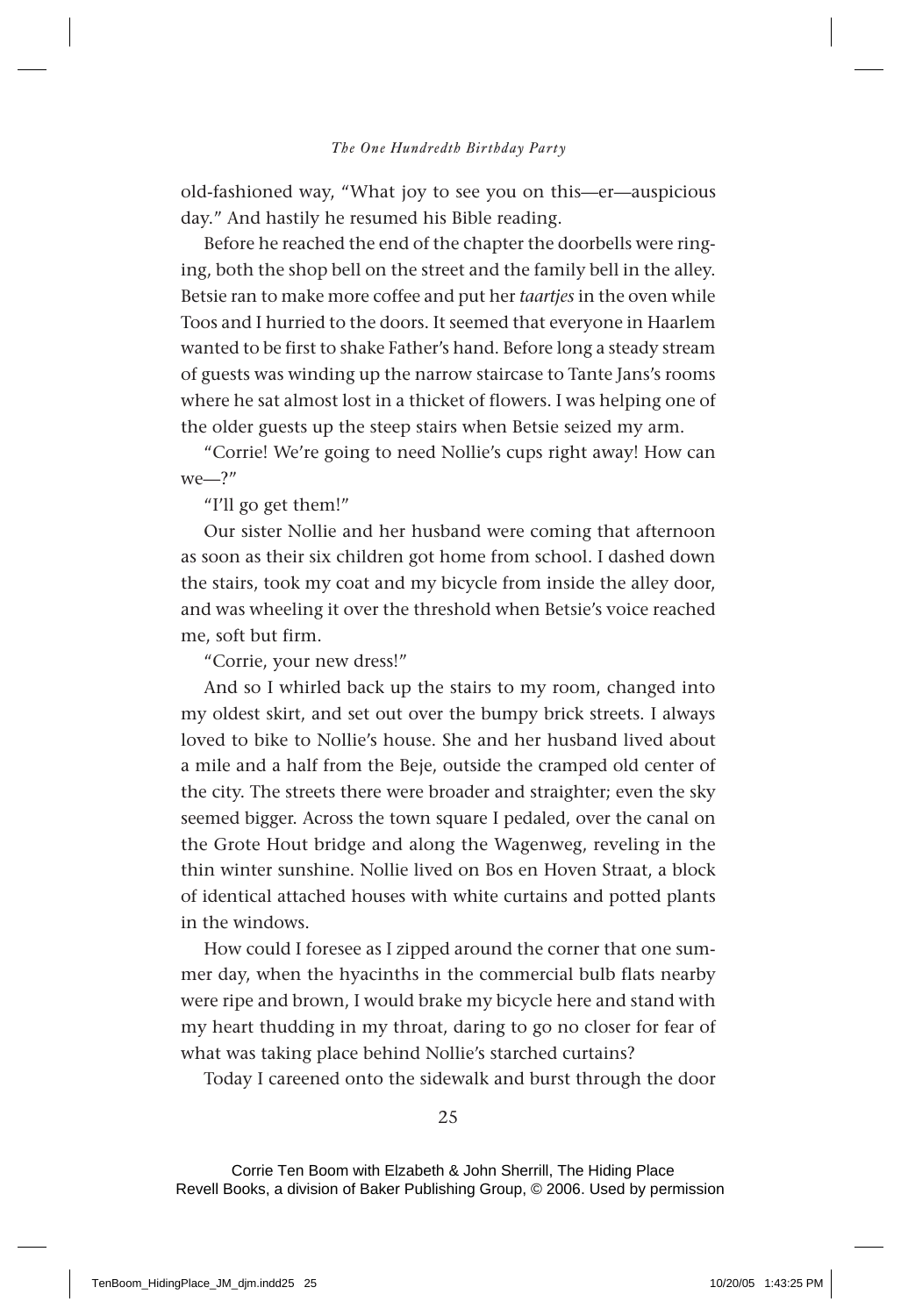with never a knock. "Nollie, the Beje's jammed already! You ought to see! We need the cups right now!"

Nollie came out of the kitchen, her round pretty face flushed with baking. "They're all packed by the door. Oh I wish I could go back with you—but I've got batches of cookies still to bake and I promised Flip and the children I'd wait for them."

"You're—*all* coming, aren't you?"

"Yes, Corrie, Peter will be there." Nollie was loading the cups into the bicycle bags. As a dutiful aunt I tried to love all my nieces and nephews equally. But Peter . . . well, was Peter. At thirteen he was a musical prodigy and a rascal and the pride of my life.

"He's even written a special song in honor of the day," Nollie said. "Here now, you'll have to carry this bagful in your hand, so be careful."

The Beje was more crowded than ever when I got back, the alley so jammed with bicycles I had to leave mine at the corner. The mayor of Haarlem was there in his tailcoat and gold watch chain. And the postman and the trolley motorman and half a dozen policemen from the Haarlem Police Headquarters just around the corner.

After lunch the children started coming and, as children always did, they went straight to Father. The older ones sat on the floor around him, the smallest ones climbed into his lap. For in addition to his twinkling eyes and long cigar-sweet beard, Father ticked. Watches lying on a shelf run differently from watches carried about, and so Father always wore the ones he was regulating. His suit jackets had four huge inside pockets, each fitted with hooks for a dozen watches, so that wherever he went the hum of hundreds of little wheels went gaily with him. Now with a child on each knee and ten more crowded close, he drew from another pocket his heavy cross-shaped winding key, each of the four ends shaped for a different size clock. With a flick of his finger, he made it spin, gleaming, glinting. . . .

Betsie stopped in the doorway with a tray of cakes. "He doesn't know there's anyone else in the room," she said.

I was carrying a stack of soiled plates down the stairs when a little shriek below told me that Pickwick had arrived. We used to forget, we who loved him, what a shock the first sight of him could be to a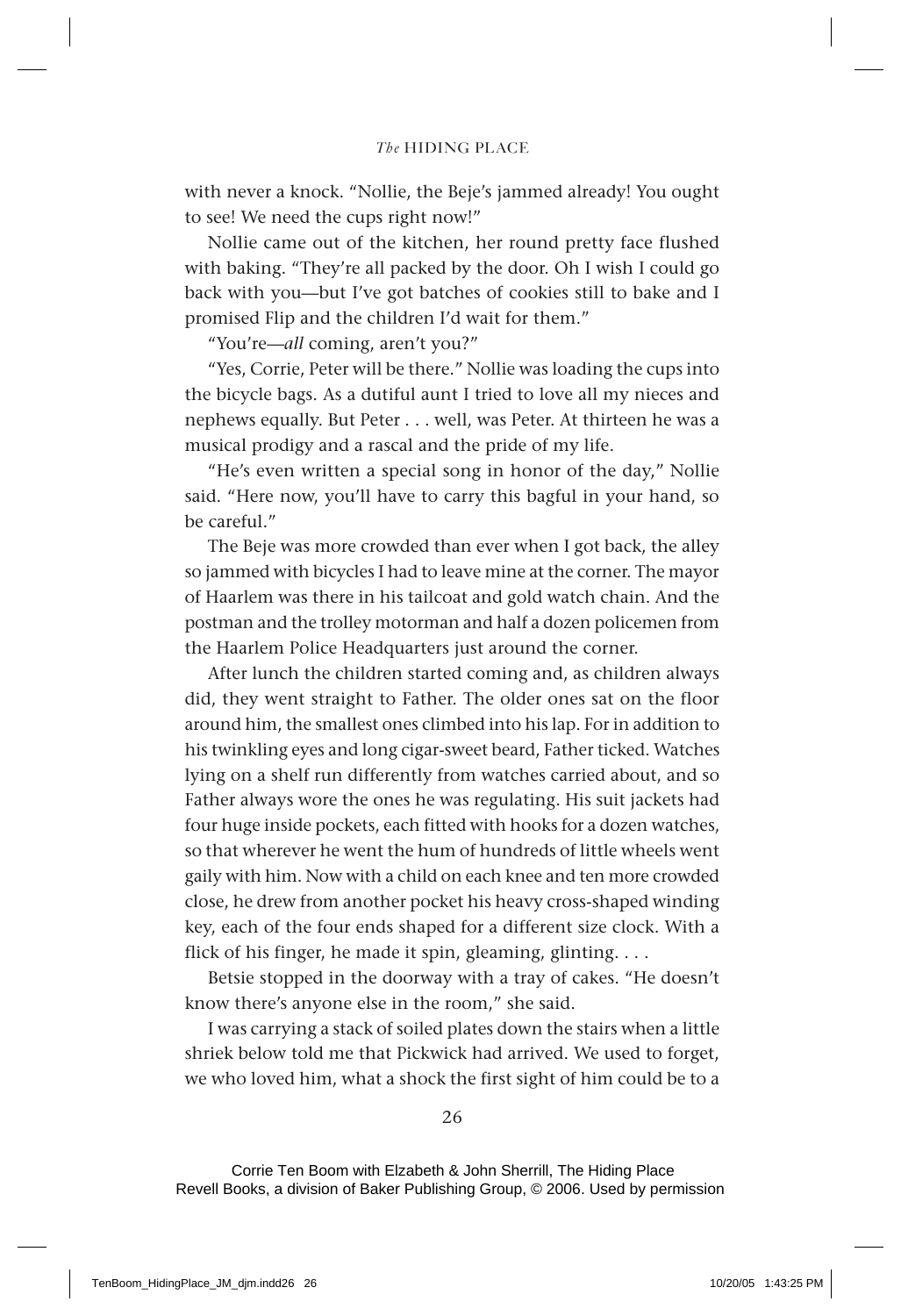stranger. I hurried down to the door, introduced him hastily to the wife of an Amsterdam wholesaler, and got him upstairs. He sank his ponderous bulk into a chair beside Father, fixed one eye on me, the other on the ceiling, and said, "Five lumps, please."

Poor Pickwick! He loved children as much as Father did, but while children took to Father on sight, Pickwick had to win them. He had one trick, though, that never failed. I brought him his cup of coffee, thick with sugar, and watched him look around in mock consternation. "But my dear Cornelia!" he cried. "There's no table to set it on!" He glanced out of one wide-set eye to make sure the children were watching. "Well, it's a lucky thing I brought my own!" And with that he set cup and saucer on his own protruding paunch. I had never known a child who could resist it; soon a respectful circle had gathered round him.

A little later Nollie and her family arrived. "Tante Corrie!" Peter greeted me innocently. "You don't *look* one hundred years old!" And before I could swat him, he was sitting at Tante Jans's upright piano, filling the old house with melody. People called out requests—popular songs, selections from Bach chorales, hymns—and soon the whole room was joining in the choruses.

How many of us were there, that happy afternoon, who were soon to meet under very different circumstances! Peter, the policemen, dear ugly Pickwick, all of us were there except my brother Willem and his family. I wondered why they should be so late. Willem and his wife and children lived in the town of Hilversum, thirty miles away: still, they should have been here by now.

Suddenly the music stopped and Peter from his perch on the piano bench hissed across the room, "Opa! Here's the competition!"

I glanced out the window. Turning into the alley were Mr. and Mrs. Kan, owners of the other watch shop on the street. By Haarlem standards they were newcomers, having opened their store only in 1910 and so been on the Barteljorisstraat a mere twenty-seven years. But since they sold a good many more watches than we did, I considered Peter's comment factual enough.

Father, however, was distressed. "Not competitors, Peter!" he said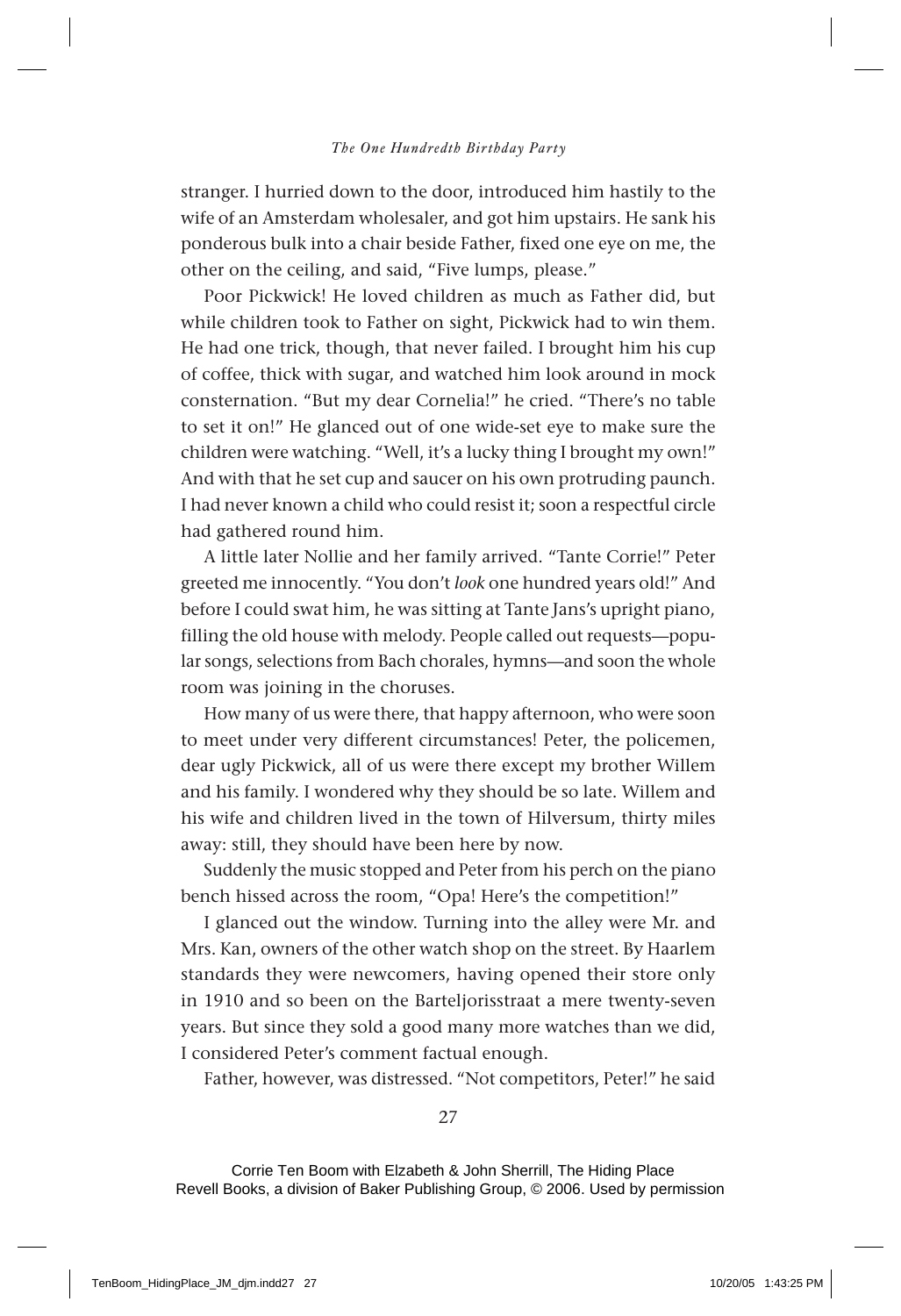reprovingly. "Colleagues!" And lifting children quickly off his knees, he got up and hurried to the head of the stairs to greet the Kans.

Father treated Mr. Kan's frequent visits to the shop below as social calls from a cherished friend. "Can't you see what he's doing?" I would rage after Mr. Kan had gone. "He's finding out how much we're charging so he can undersell us!" Mr. Kan's display window always featured in bold figures prices exactly five guilders below our own.

And Father's face would light up with a kind of pleased surprise as it always did on those rare occasions when he thought about the business side of watchmaking. "But Corrie, people will save money when they buy from him!" And then he would always add, "I wonder how he does it."

Father was as innocent of business know-how as his father had been before him. He would work for days on a difficult repair problem and then forget to send a bill. The more rare and expensive a watch, the less he was able to think of it in terms of money. "A man should pay for the privilege of working on such a watch!" he would say.

As for merchandising methods, for the first eighty years of the shop's history the shutters on the streets had been closed each evening promptly at 6:00. It was not until I myself had come into the business twenty years ago that I had noticed the throngs of strollers crowding the narrow sidewalks each evening and had seen how the other stores kept their windows lighted and open. When I pointed this out to Father, he was as delighted as though I had made a profound discovery. "And if people see the watches it might make them want to buy one! Corrie, my dear, how very clever you are!"

Mr. Kan was making his way toward me now, full of cake and compliments. Guilty for the jealous thoughts I harbored, I took advantage of the crowd and made my escape downstairs. The workroom and shop were even more crowded with well-wishers than the upstairs rooms. Hans was passing cakes in the back room, as was Toos in the front, wearing the nearest thing to a smile that her perpetually down-drawn lips would permit. As for Christoffels, he had simply and astonishingly expanded. It was impossible to recognize that stooped and shabby little man in the glorious figure at the door, greeting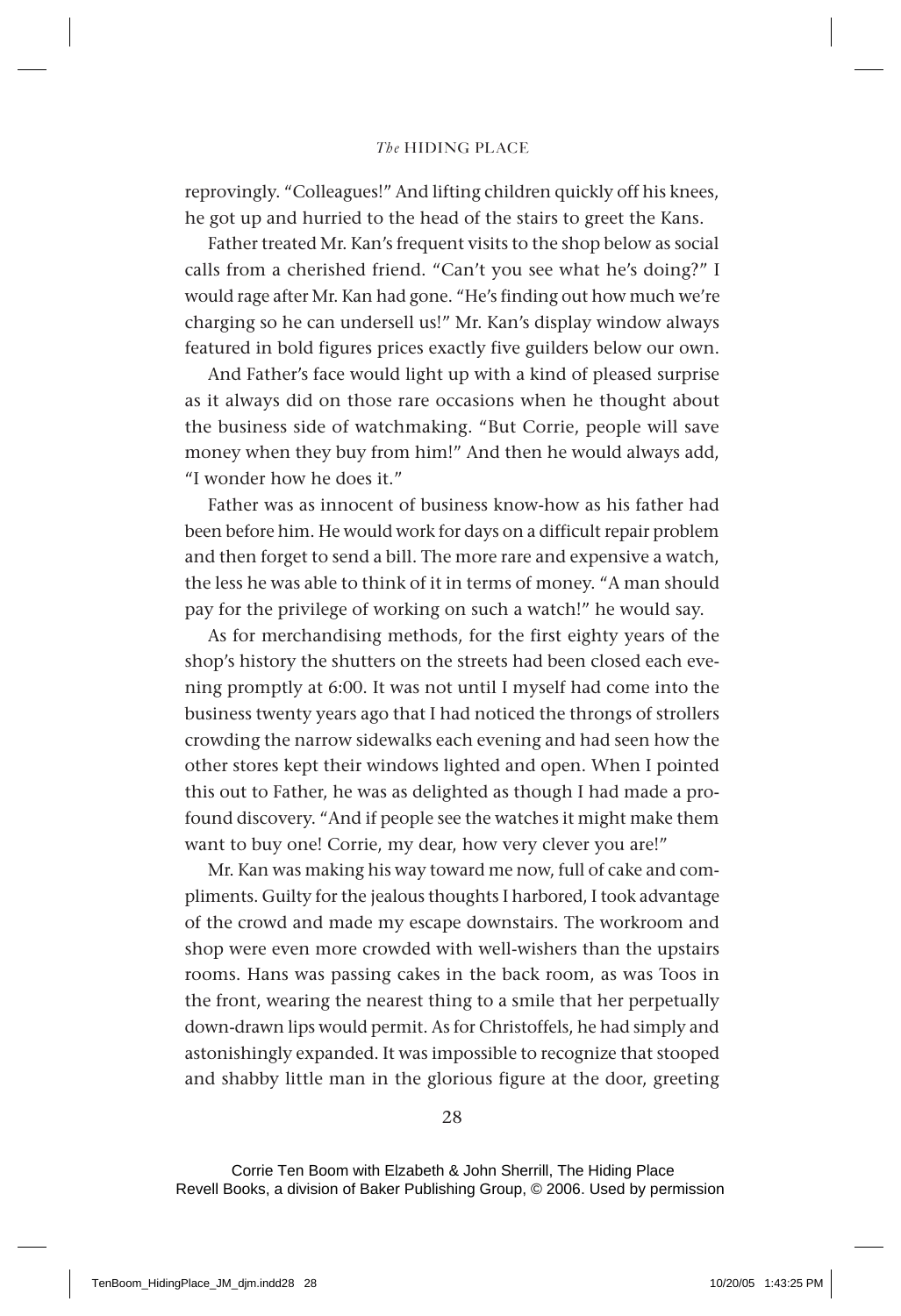newcomers with a formal welcome followed by a relentless tour of the shop. Quite obviously it was the greatest day of his life.

All through the short winter afternoon they kept coming, the people who counted themselves Father's friends. Young and old, poor and rich, scholarly gentlemen and illiterate servant girls—only to Father did it seem that they were all alike. That was Father's secret: not that he overlooked the differences in people; that he didn't know they were there.

And still Willem was not here. I said good-bye to some guests at the door and stood for a moment gazing up and down the Barteljorisstraat. Although it was only 4:00 in the afternoon, the lights in the shops were coming on against the January dusk. I still had a great deal of littlesister worship for this big brother, five years older than I, an ordained minister and the only ten Boom who had ever been to college. Willem saw things, I felt. He knew what was going on in the world.

Oftentimes, indeed, I wished that Willem did not see quite so well, for much that he saw was frightening. A full ten years ago, way back in 1927, Willem had written in his doctoral thesis, done in Germany, that a terrible evil was taking root in that land. Right at the university, he said, seeds were being planted of a contempt for human life such as the world had never seen. The few who had read his paper had laughed.

Now of course, well, people weren't laughing about Germany. Most of the good clocks came from there, and recently several firms with whom we had dealt for years were simply and mysteriously "out of business." Willem believed it was part of a deliberate and large-scale move against Jews; every one of the closed businesses was Jewish. As head of the Dutch Reformed Church's program to reach Jews, Willem kept in touch with these things.

Dear Willem, I thought, as I stepped back inside and closed the door, he was about as good a salesman of the church as Father was of watches. If he'd converted a single Jew in twenty years, I hadn't heard about it. Willem didn't try to change people, just to serve them. He had scrimped and saved enough money to build a home for elderly Jews in Hilversum—for the elderly of all faiths, in fact, for Willem was against any system of segregation. But in the last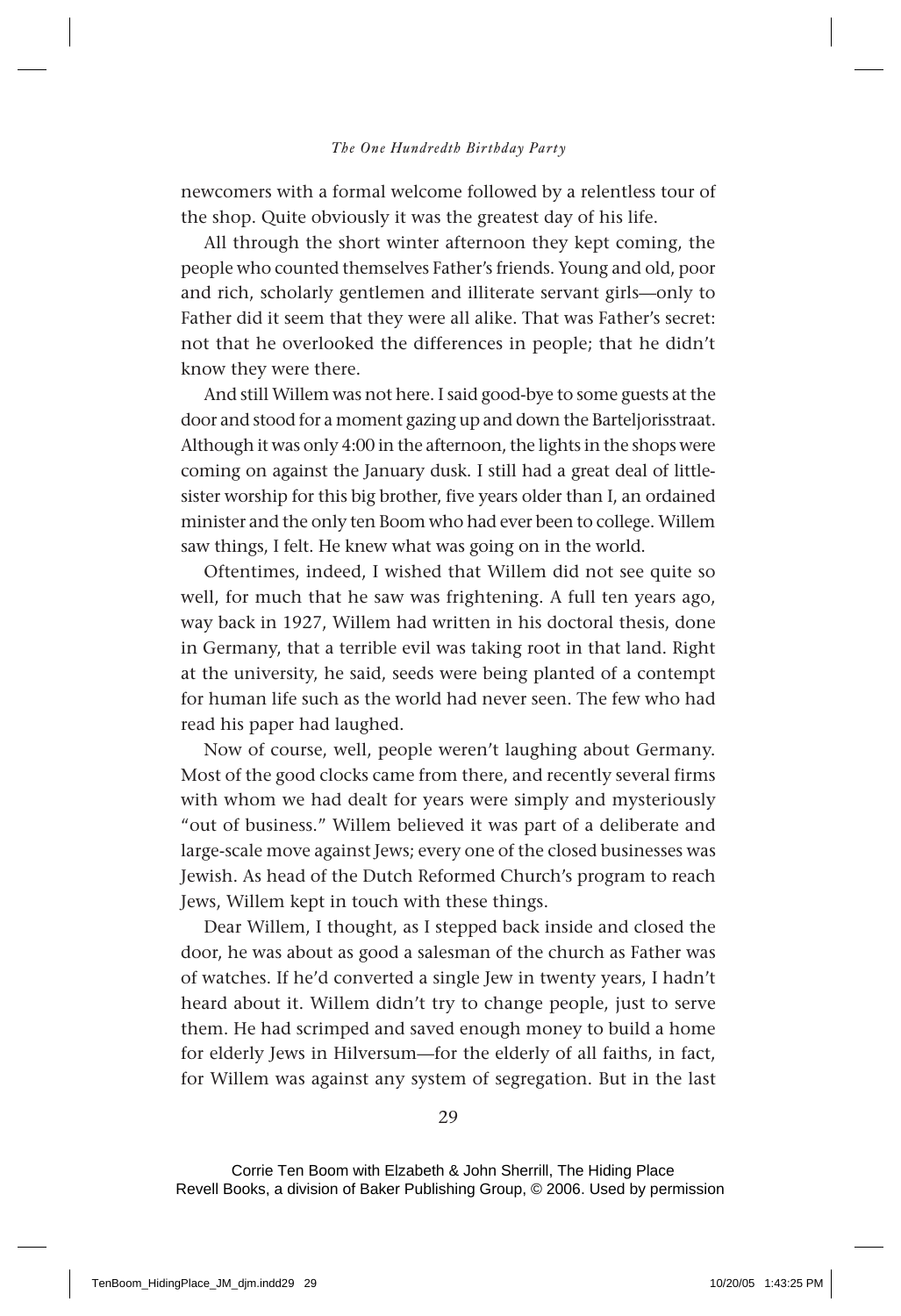few months, the home had been deluged with younger arrivals—all Jews and all from Germany. Willem and his family had given up their own living quarters and were sleeping in a corridor. And still the frightened, homeless people kept coming, and with them tales of a mounting madness.

I went up to the kitchen where Nollie had just brewed a fresh pot of coffee, picked it up, and continued with it upstairs to Tante Jans's rooms. "What does he want?" I asked a group of men gathered around the cake table as I set down the pot. "This man in Germany, does he want war?" I knew it was poor talk for a party, but somehow thoughts of Willem always set my mind on hard subjects.

A chill of silence fell over the table and spread swiftly around the room.

"What does it matter?" a voice broke into it. "Let the big countries fight it out. It won't affect us."

"That's right!" from a watch salesman. "The Germans let us alone in the Great War. It's to their advantage to keep us neutral."

"Easy for you to talk," cried a man from whom we bought clock parts. "Your stock comes from Switzerland. What about us? What do I do if Germany goes to war? A war could put me out of business!"

And at that moment Willem entered the room. Behind him came Tine, his wife, and their four children. But every eye in the room had settled on the figure whose arm Willem held in his. It was a Jew in his early thirties in the typical broad-brimmed black hat and long black coat. What glued every eye to this man was his face. It had been burned. In front of his right ear dangled a gray and frazzled ringlet, like the hair of a very old man. The rest of his beard was gone, leaving only a raw and gaping wound.

"This is Herr Gutlieber," Willem announced in German. "He just arrived in Hilversum this morning. Herr Gutlieber, my father."

"He got out of Germany on a milk truck," Willem told us rapidly in Dutch. "They stopped him on a streetcorner—teen-aged boys in Munich—set fire to his beard."

Father had risen from his chair and was eagerly shaking the newcomer's hand. I brought him a cup of coffee and a plate of Nollie's